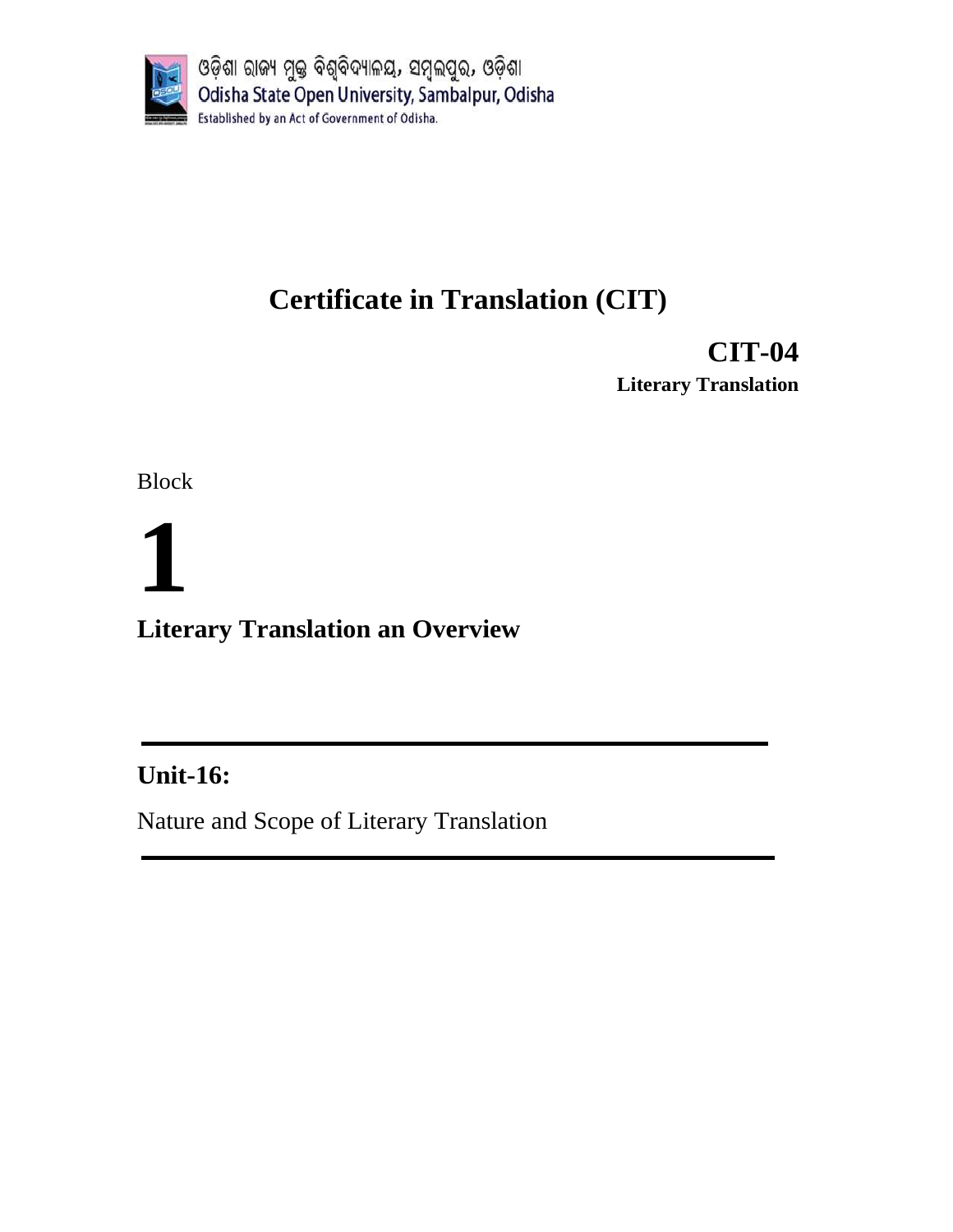

ଓଡ଼ିଶା ରାଜ୍ୟ ମୁକ୍ତ ବିଶ୍ୱବିଦ୍ୟାଳୟ, ସମ୍ବଲପୁର, ଓଡ଼ିଶା Odisha State Open University, Sambalpur, Odisha

**Established by an Act of Government of Odisha.** 



*Course Writer*

Dr. Sambhu Dayal Agrawal School of Social Sciences & Humanities Odisha State Open University Consultant (Academic) Sambalpur, Odisha

### **Material Production**  Dr. Jayanta Kar Sharma, Registrar, Odisha State Open University, Sambalpur © OSOU, 2017. *'Literary Translation Translation An Overview' is* made available under a Creative Commons Attribution under Attribution-ShareAlike4.0http://creativecommons.org/licences/by ShareAlike4.0http://creativecommons.org/licences/by-sa/4.0

First Edition: May 2017

Odisha State Open University

Printed at Shreemandir Publication Publication, Bhubaneswar

Page

2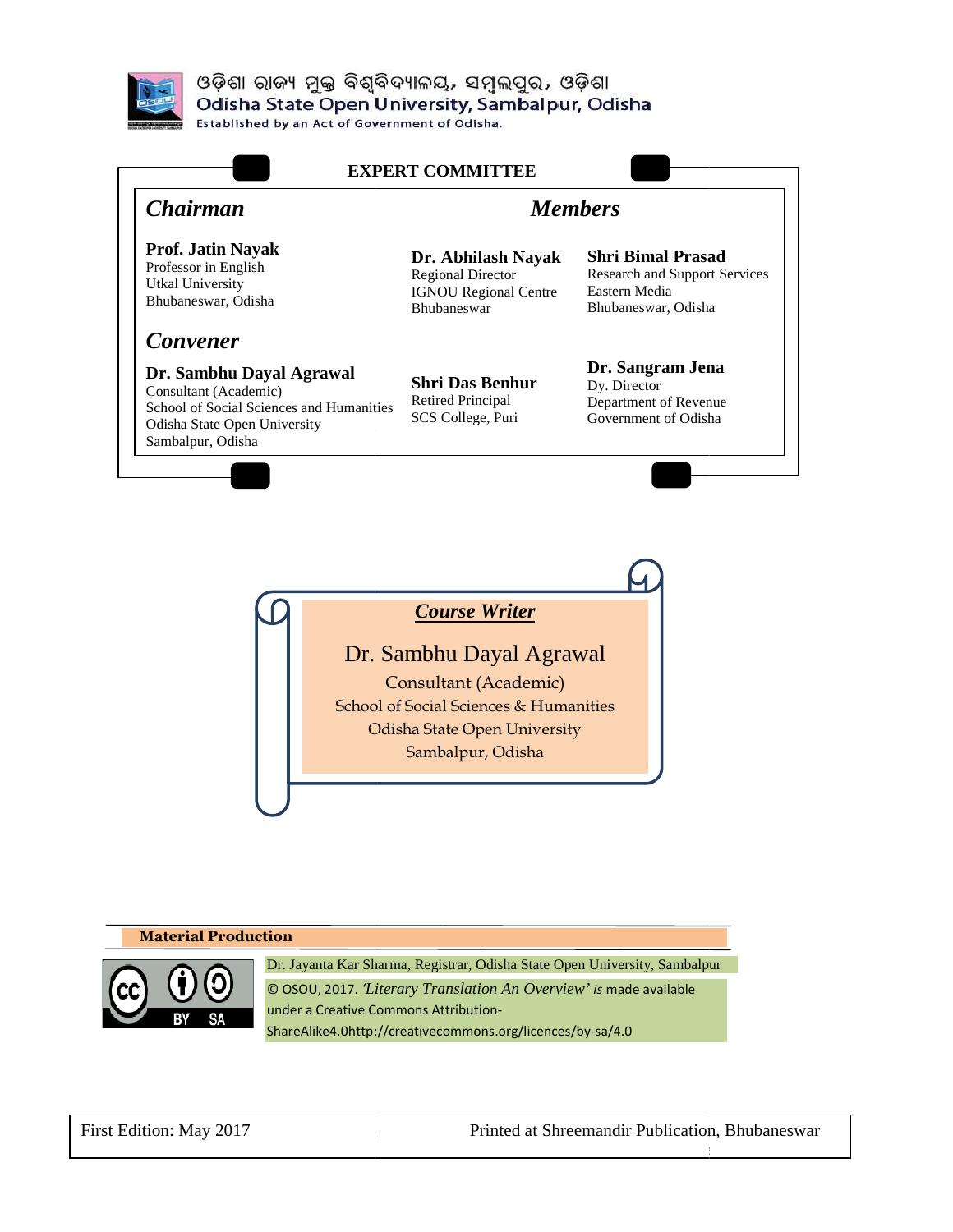

## **Unit-16 16**

### **Nature and Scope of Literary Translation**

#### **Structure of the Unit**

|      | Unit-16<br><b>Nature and Scope of Literary Translation</b>                                                                                                                                                                                                                                                                                                                                                                                                                |
|------|---------------------------------------------------------------------------------------------------------------------------------------------------------------------------------------------------------------------------------------------------------------------------------------------------------------------------------------------------------------------------------------------------------------------------------------------------------------------------|
|      | <b>Structure of the Unit</b>                                                                                                                                                                                                                                                                                                                                                                                                                                              |
| 20.0 | Objectives                                                                                                                                                                                                                                                                                                                                                                                                                                                                |
| 20.1 | Introduction                                                                                                                                                                                                                                                                                                                                                                                                                                                              |
|      | 20.1.1<br>Brief History of Literary Translation<br>An Effective Force for Unification of the World Communities<br>20.1.2                                                                                                                                                                                                                                                                                                                                                  |
| 20.2 | Nature of Literary Translation                                                                                                                                                                                                                                                                                                                                                                                                                                            |
|      | 20.2.1<br>What is a Literary Text<br>20.2.2<br>Meaning of Literary Translation<br>20.2.3<br>Literary vs. Literal Translation<br>20.2.4<br>Nature of Literary Translation                                                                                                                                                                                                                                                                                                  |
|      | 20.2.5<br>Method vis-à-vis Nature of Literary Translation                                                                                                                                                                                                                                                                                                                                                                                                                 |
| 20.3 | Scope of Literary Translation                                                                                                                                                                                                                                                                                                                                                                                                                                             |
| 20.4 | 20.3.1<br>In Respect of Various Branches of Literature and Publication<br>Summing Up                                                                                                                                                                                                                                                                                                                                                                                      |
| 20.5 | Model Answers to Self-Check Exercises                                                                                                                                                                                                                                                                                                                                                                                                                                     |
| 20.6 | <b>Model Questions</b>                                                                                                                                                                                                                                                                                                                                                                                                                                                    |
| 20.0 | <b>Objectives</b>                                                                                                                                                                                                                                                                                                                                                                                                                                                         |
|      | This unit is about the nature and scope of literary translation. After going through the<br>Unit the learners will be able to:                                                                                                                                                                                                                                                                                                                                            |
| ٠    | Meaning of literary translation and its difference from literal translation;                                                                                                                                                                                                                                                                                                                                                                                              |
| ٠    | Get the knowledge of various characteristics of literary translation;                                                                                                                                                                                                                                                                                                                                                                                                     |
|      | Know how literary translation can make a text more relishable by adding new<br>flavours;                                                                                                                                                                                                                                                                                                                                                                                  |
| ٠    | Have some knowledge about the scope and utility of literary translation.                                                                                                                                                                                                                                                                                                                                                                                                  |
| 20.1 | <b>Introduction</b>                                                                                                                                                                                                                                                                                                                                                                                                                                                       |
|      | Written language is literature. Literature is deeply related to language. There<br>cannot be any literature without language. Language is the means of communication<br>among people who understand it. During the process of evolution of mankind,<br>various communities that came into being at various places the world over have<br>developed thousands of languages depending upon the sounds that they could<br>standardize to denote various things and feelings. |

#### **20.0 Objectives**

- 
- Meaning of literary translation and its difference from literal translation;<br>• Get the knowledge of various characteristics of literary translation; • Get the knowledge of various characteristics of literary translation;

- Know how literary translation can make a text more relishable by adding new flavours; • Know how literary translation can make a text more relishable by adding flavours;<br>• Have some knowledge about the scope and utility of literary translation.
- \_\_\_\_\_\_\_\_\_\_\_\_\_\_\_\_\_\_\_\_\_\_\_\_\_\_\_\_\_\_\_\_\_\_\_\_\_\_\_\_\_\_\_\_\_\_\_\_\_\_\_\_\_\_\_\_\_\_\_\_\_\_\_\_\_\_\_\_\_\_\_\_\_\_\_\_\_\_\_\_\_\_\_\_\_\_\_\_\_\_\_\_\_\_\_\_\_\_\_\_\_\_\_\_\_\_\_\_\_\_\_\_\_\_\_\_\_\_\_\_\_\_\_\_\_\_\_\_\_\_\_\_\_

#### **20.1 Introduction**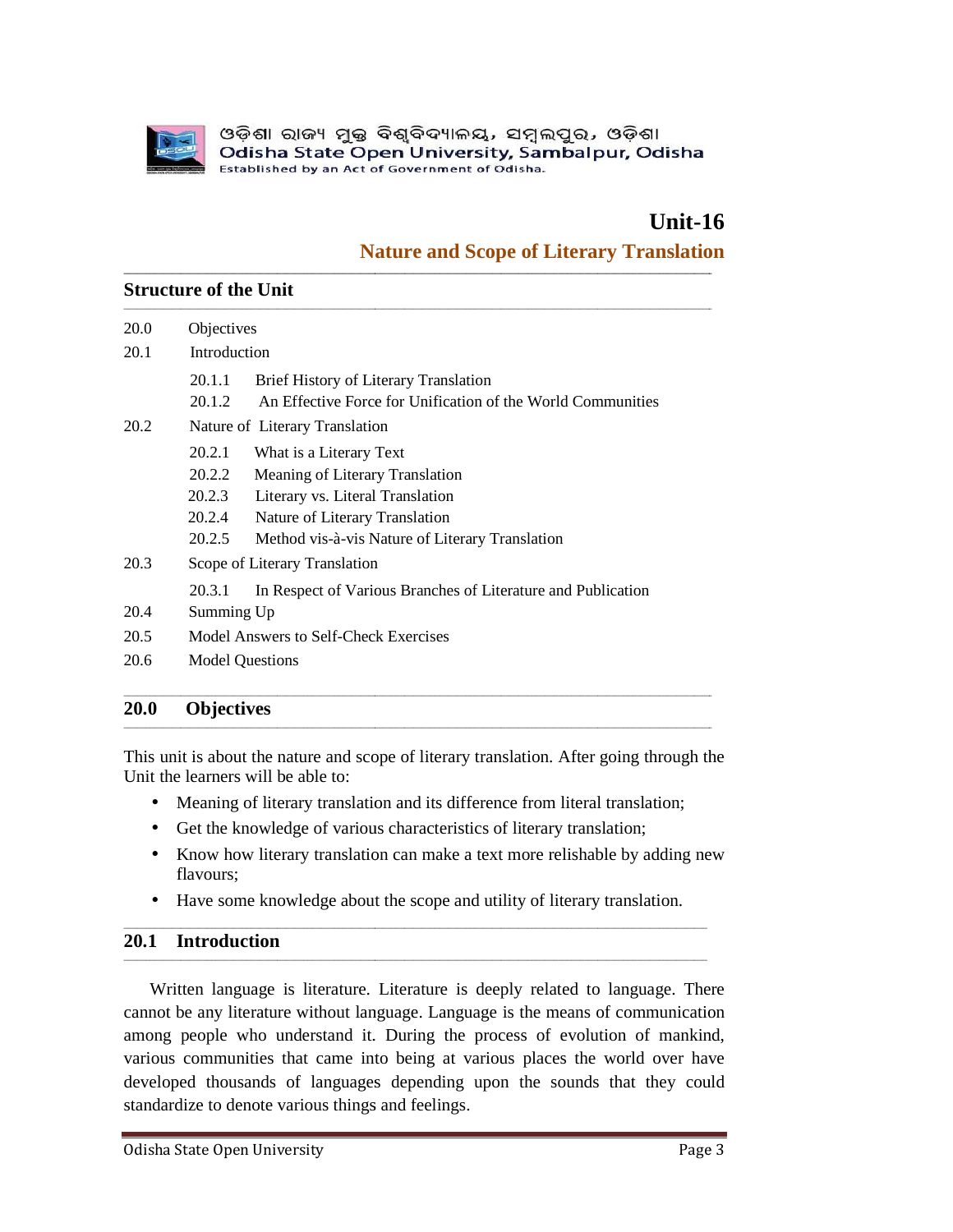

Many of such languages gradually developed scripts suitable to their language pronunciations and then came into being 'literature' to save the ideas of wise people of a particular community. Ideas differ from person to person and from community to community. Hence literature created by various people in an environment of the various communities is bound to vary in form, features, ideas and values embedded in it. It is only translation that can make available such knowledge of one community to another thus bringing two communities nearer to each other. Hence literature created by various people in an environment of the<br>nities is bound to vary in form, features, ideas and values embedded<br>ranslation that can make available such knowledge of one community<br>bringing two commu Many of such languages gradually developed scripts suitable to their language<br>pronunciations and then came into being 'literature' to save the ideas of wise people<br>of a particular community. Ideas differ from person to per

It is said that literature is the mirror of the society. Stories, novels, drama, poetry, travelogues, memoirs, biographies biographies, autobiographies, travelogues, articles and all other types of literature give us an idea of the people, their culture, geographical features and history of the concerned part of the world. By going through various literary texts we get a lot of such knowledge about all features and history of the concerned part of the world. By going through various literary texts we get a lot of such knowledge about all these things while enjoying the inherent beauty embedded in it.

Translation of masterpieces from various languages has opened new windows for the unification of world cultures. When someone gets a chance to go through a Translation of masterpieces from various languages has opened new windows for the unification of world cultures. When someone gets a chance to go through a classic written in a different language in his own language, s/he of that alien culture and compares it to his/her own. This understanding sub-consciously brings the reader nearer to the people of that culture with a feeling of deep bondage and fraternity towards them. Thus Thus literary translation is all set bring the entire world people and their cultures together, especially in the present context of amazing and fast developing means of mass communication. other types of literature give us an idea of the people, their culture, geographical<br>features and history of the concerned part of the world. By going through various<br>literary texts we get a lot of such knowledge about all

# context of amazing and fast developing means **c**<br>20.1.1 Brief History of Literary Translation

Literary translation is quite an age old phenomenon and has been being used by scholars of various parts of the world with the sole intention to transform classic works into their own language so that the knowledge embedded within can be Literary translation is quite an age old phenomenon and has been being used by scholars of various parts of the world with the sole intention to transform classic works into their own language so that the knowledge embedde was no paper or printing press. Scholars used to use palm leaves and sharp cutting was no paper or printing press. Scholars used to use palm leaves and sharp cutting instruments to scribe the text with much toil. Translation of epics like The *Mahabharata*, The *Ramayana*, The *Holy Bible*, The *Holy Quran*, The *Bhagawadgita* and The *Bhagwat* etcetera in various languages both in prose and poetry is a glaring example. Literary translation is quite an age old phenomenon and has been being used by scholars of various parts of the world with the sole intention to transform classic works into their own language so that the knowledge embedde

A famous writer of one country gets translated into many other languages and receives worldwide recognition within no time. It is only translation that can make it possible. The works of Brazilian writer Paulo Coelho, for example, have been possible. The works of Brazilian writer Paulo Coelho, for example, have been<br>popular with the readers across the world because of translation. His work 'Alchemist' has been translated into eighty languages. Likewise, Gabriel Garcia Marquez's '*Love in the Time of Cholera'* and Victor Hugo's '*Les Miserables'* were appreciated by readers all over the world when they reached them through translation. This has happened with many writers of repute. In the Indian context, Rabindranath Tagore is a bright example. He became the first Indian to receive wat etcetera in various languages both in prose and poetry is a glaring<br>writer of one country gets translated into many other languages and<br>wide recognition within no time. It is only translation that can make it of such languages grodually developed scripts smithle to their language<br>ons and then canno into being "literature" to save the ideas of wise people<br>ons and then cannot injet literation preservo to person and from communit and The *Bhagwat* etcetera in various languages both in prose and poetry is a example.<br>A famous writer of one country gets translated into many other languag<br>receives worldwide recognition within no time. It is only transl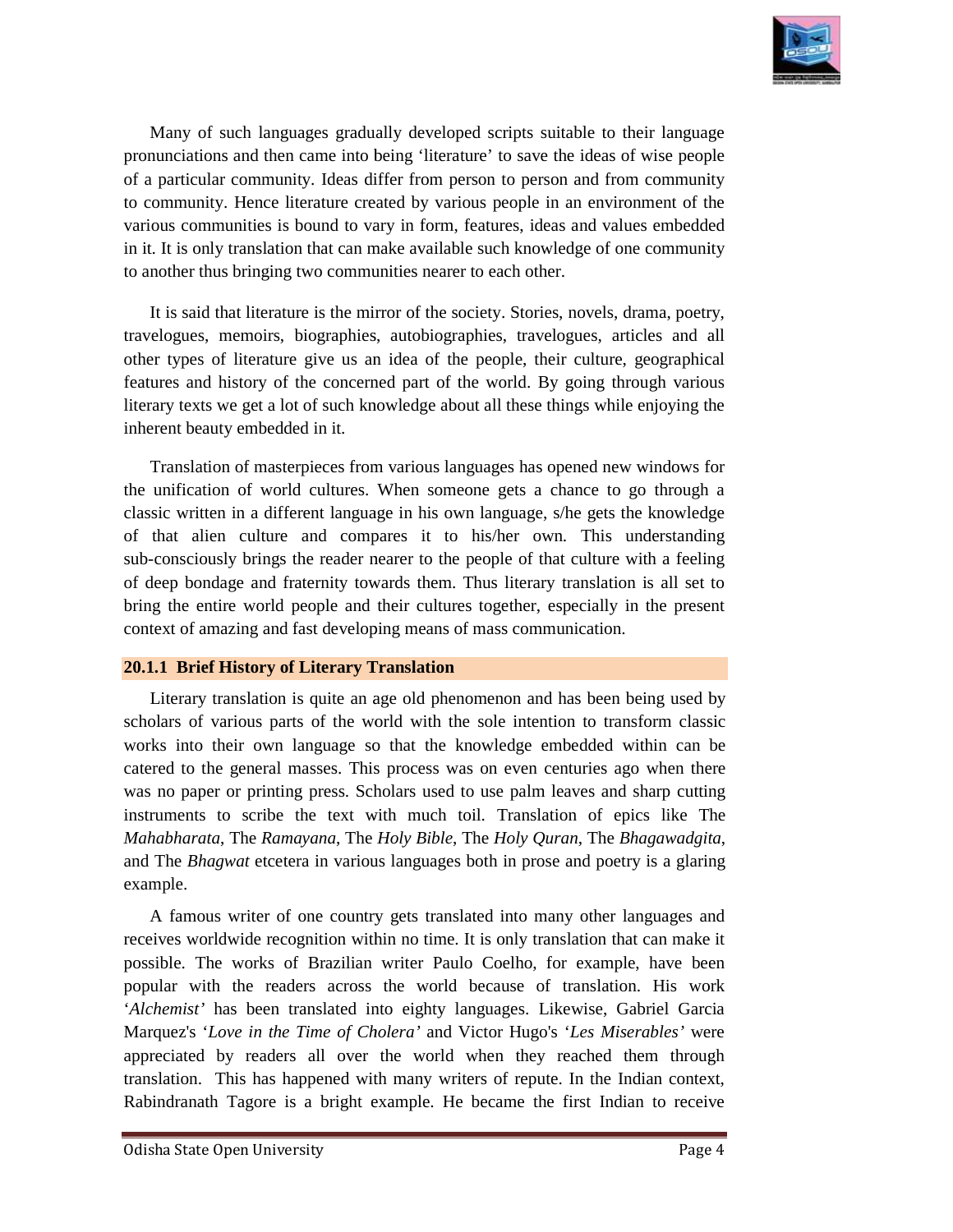

Nobel Prize in Literature in 1913. It was only through the translation of '*Gitanjali'*, originally written in Bengali, that he was recognized as a great poet all over the world.

Gulliver's Travels of Jonathan Swift has been translated into many languages for different purposes and for different audiences. The same text is read by children and the adult readers alike.

#### **20.1.2 An Effective Force for Unification of World Communities**

As we know, our freedom struggle and later democratic struggles for social reformation had been greatly influenced by the translation of the works of Victor Hugo, Tolstoy, Rousseau, Gandhi, Tagore, Emile Zola, Maupassant, Gorky, Bankim Chandra, Premchand and Subramania Bharati. In a multi-lingual country like India, literary translation has served as a force of national integration as it bridges the gap literary translation has served as a force of national integration as it bridges the gap<br>between the people of different states speaking different languages. In spite of the diversities in respect of customs, traditions, dress, food and livelihood, people of the entire peninsular sub-continent have been united culturally through the transalation entire peninsular sub-continent have been united culturally through the transalation of Sanskrit masterpieces of the *Ramamyana* , the *Mahabharta*, the *Bhagawadgita* and the *Bhagawat*. Translation of the *Jatak Kathas*  and the *Panchatantra*, and such other intetesting value-based fiction has also played a major role in character and morale intetesting value-based fiction has also played a major role in character and morale<br>building of the kids all over the country. Folk tales too have been translated in various languages and now it has become very difficult to classify them according to their origin and regionality. originally written in Bengali, that he was recognized as a great poet all over the Coultber's Travels of Jonathan Swift has been translated into many languages for fifterent parposes and for different audiences. The same t

Masterpieces available in one regional language are translated into another language or English or vice versa to make them accessible to a different community of people speaking a different language. Here in our Leo Tolstoy, Chekhov and Maupassant in English. Likewise, the novels and stories of our famous Writers like Fakir Mohan Senapati, Gopinath Mohanty and Pratibha Roy are available to the global audience in English translation. At the international level, it is through the translated books that the readers get an idea of the literature and cultures across the world. Translation gives global or international identity to a text or a writer by making it accessible to all. ous languages and now it has become very difficult to classify them according to<br>r origin and regionality.<br>Masterpieces available in one regional language are translated into another<br>guage or English or vice versa to make Leo Tolstoy, Chekhov and Maupassant in English. Likewise, the novels and stories of our famous Writers like Fakir Mohan Senapati, Gopinath Mohanty and Pratibha Roy are available to the global audience in English translatio

Literary translation makes the world literature available in the regional languages and takes the literature available in the regional languages to the audience around the world. The classics from all the countries are being translated into the local languages and the classics in the Indian languages are being translated into English and other foreign languages too. Thus exchange of literature from one country to another, and within the country from one state to another, have become a reality with the help of translation.

The advanced communication networks keep the people connected and provide a The advanced communication networks keep the people connected and provide as good platform for cultural exchange, national integration as well as international co operation. This has created a lot of avenues for the translation of the masterpieces and classics from one language into another another.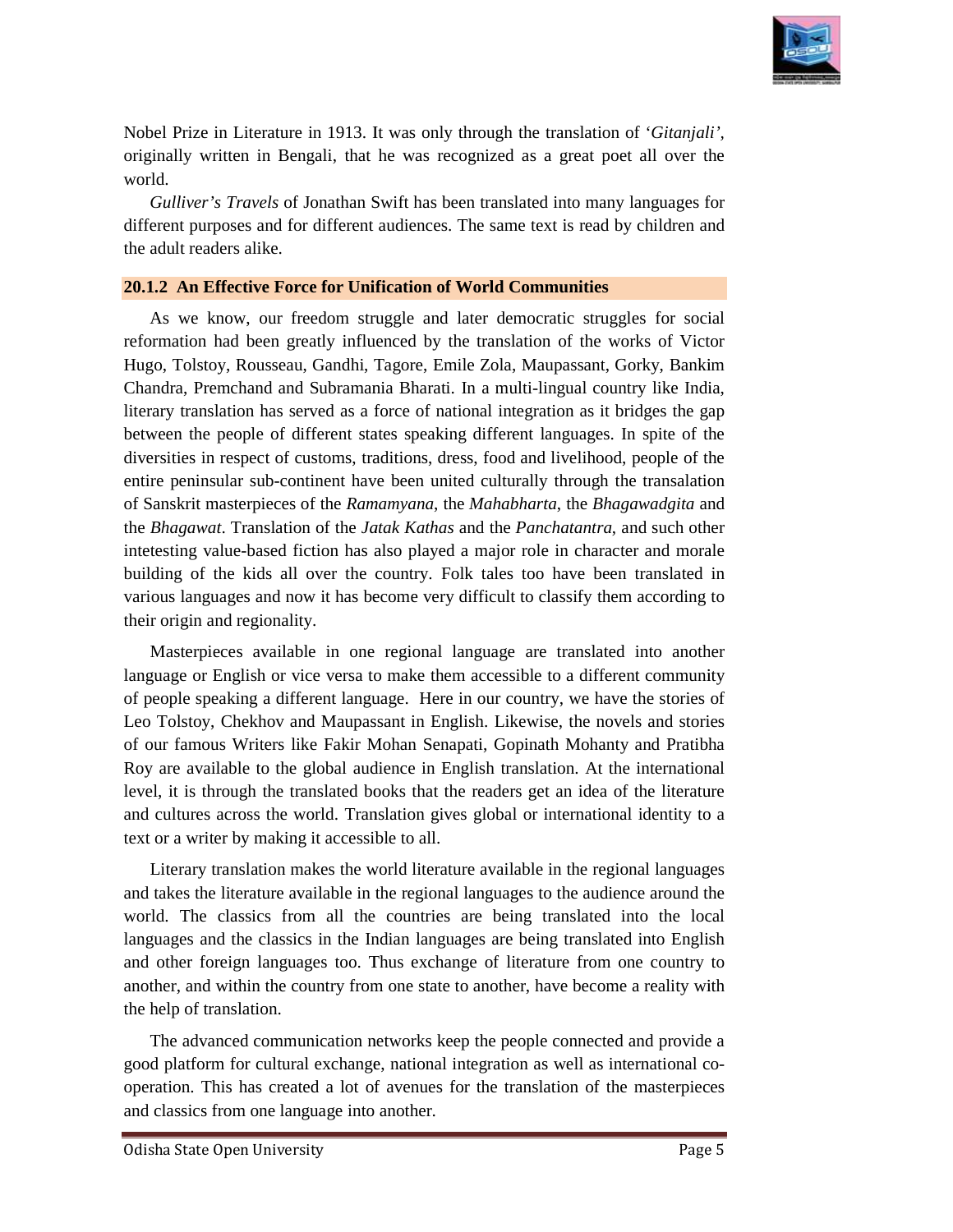

Thus the national and cultural boundaries have begun to disappear and the classics of one country have become a part of the world classics through translation. classics of one country have become a part of the world classics through translation.<br>It seems that they no longer belong to the language or culture in which they were originally written.

|       | <b>Self-check exercise-1</b>                                                                                                         |
|-------|--------------------------------------------------------------------------------------------------------------------------------------|
|       | Fill in the blanks:                                                                                                                  |
| 1.    | Literary translation is quite an <u>example phenomenon</u> .                                                                         |
| 2.    | Ancient Scholars of various parts of the world undertook translation with the sole<br>embedded within can be _____________.          |
| 3.    | The process of translation was on even centuries ago when there was no                                                               |
| 4.    | text.                                                                                                                                |
| 5.    | in 1913.                                                                                                                             |
| 6.    | Ravindranath Tagore got world recognition as a great poet through the translation<br>of ____________, originally written in Bengali. |
|       | 7. Gulliver's Travels of Jonathan Swift has been translated into many languages and<br>popular among readers of ____________.        |
|       |                                                                                                                                      |
| 2.0.2 | <b>Nature of Literary Translation</b>                                                                                                |

#### **20.2 Nature of Literary Translation of**

#### **20.2.1 What is A Literary Text**

By the word 'literature' we mean the printed, audio and digital texts that give a glimpse of human life and various other elements of nature we usually read or listen for entertainment or for the sake of knowledge. Literature always has an element of 'conscience' embedded in it. The descript now and then throughout. glimpse of human life and various other elements of nature we usually read or listen<br>for entertainment or for the sake of knowledge. Literature always has an element of<br>'conscience' embedded in it. The description keeps on By the word 'literature' we mean the printed, audio and digital texts that give a glimpse of human life and various other elements of nature we usually read or listen for entertainment or for the sake of knowledge. Literat

The Oxford Advanced Learners' Dictionary defines 'literature' as the "writings that are valued as works of art, especially fiction, drama and poetry in contrast with technical books and news-papers". The Oxford Advanced Learners' Dictionary defines 'literature' as the "writings<br>are valued as works of art, especially fiction, drama and poetry in contrast with<br>nical books and news-papers".<br>Hence all that written text whi

Hence all that written text which pertains to this 'creative art' group is deemed to be 'literary' texts.

Of course written material scientific, agricultural or technical topics poultry-farming, or printed 'sales literature' used to advertise or promote a product etc. are also called 'literature'; but they are generally kept aside and termed as 'nonetc. are also called 'literature'; but they are generally kept aside and termed as literary' when it comes to translation. The texts written on subjects like science, technology, business, computers, official dealings, legal matters and sports etcetera are thus called 'non-literary' texts.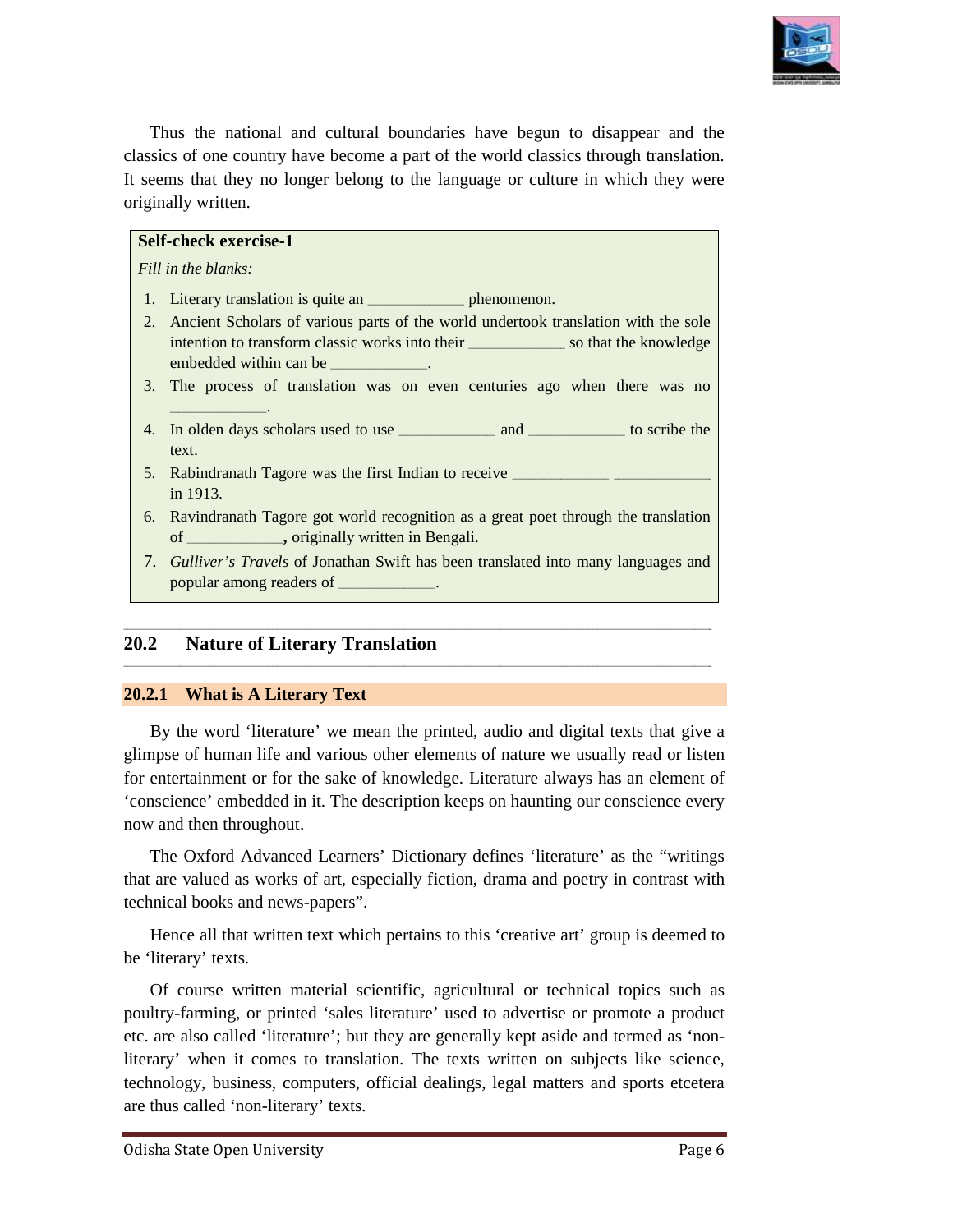

#### **20.2.2 Meaning of Literary Translation**

Translation of literary texts of one language into another is known as *literary translation.* 

The English word 'translation' has been derived from the Latin word *translation*, which itself comes from '*Trans*' and '*latum*' together meaning 'a carrying across or 'a bringing across'. In other words, it is the business of carrying across a message/written content from one text to another, from one person to another and message/written content from one text to another, from one person to another and<br>from one language (source language) to a different language (target language). It can happen within the same language (from one dialect to another dialect or from one form to another) or between languages. It is best seen as a communication process where the transfer of a message/written content from one language into a new language takes place. When such transfer is done on literary texts, it is known as *literary translation.* message/written content from one text to another, from one person to another and<br>from one language (source language) to a different language (target language). It can<br>happen within the same language (from one dialect to an

Every act of translation involves the expression of sense. A translation is a text that is considered to be different from the original (the source text) but it is also a fact that the source text and the translated text are the same in terms of the sense they convey. It is often said that translation gives new clothes to a piece of writing by that the source text and the translated text are the same in terms of the sense they convey. It is often said that translation gives new clothes to a piece of writing by putting it in a different form. This interactive rel translation-text goes on in the hands of mature translators of prose and drama but it is the best in poetry.

Literary Translation is the communication of the meaning of the literature *available in a source language (SL) into a comprehensive version of the target language (TL) without causing any loss to the original message.* 

We cannot confine translation to one or two definitions. It is elastic in nature and We cannot confine translation to one or two definitions. It is elastic in nature and depends upon the person who does the translation. It differs from language to language, and from culture to culture. Hence it is not as easy as it is thought to be. language, and from culture to culture. Hence it is not as easy as it is thought to be.<br>While trying to be a different version of the original, it maintains its own uniqueness, an identity of its own. We cannot confine translation to one or two definitions. It is elastic in nature and<br>depends upon the person who does the translation. It differs from language to<br>language, and from culture to culture. Hence it is not as e

#### **20.2.3 Literary vs Literal Translation**

(a) Literal Translation (Metaphrase): Word-to-word transaltion is known Literal Translation or linguistically the technical name given to it is '*Metaphrase*'. In this method, the translator puts the target-languageequivalents of each word of the source text giving it a suitable alignment as per the syntax of the target language. However, literal translation does not take care of the idiomatic usage of complex and compound verbs, phrases and idioms; that may cause unrepairable loss to the sense or theme of the text. The method of translation in which the sense is carried forward to the target language is called *'paraphrase.'*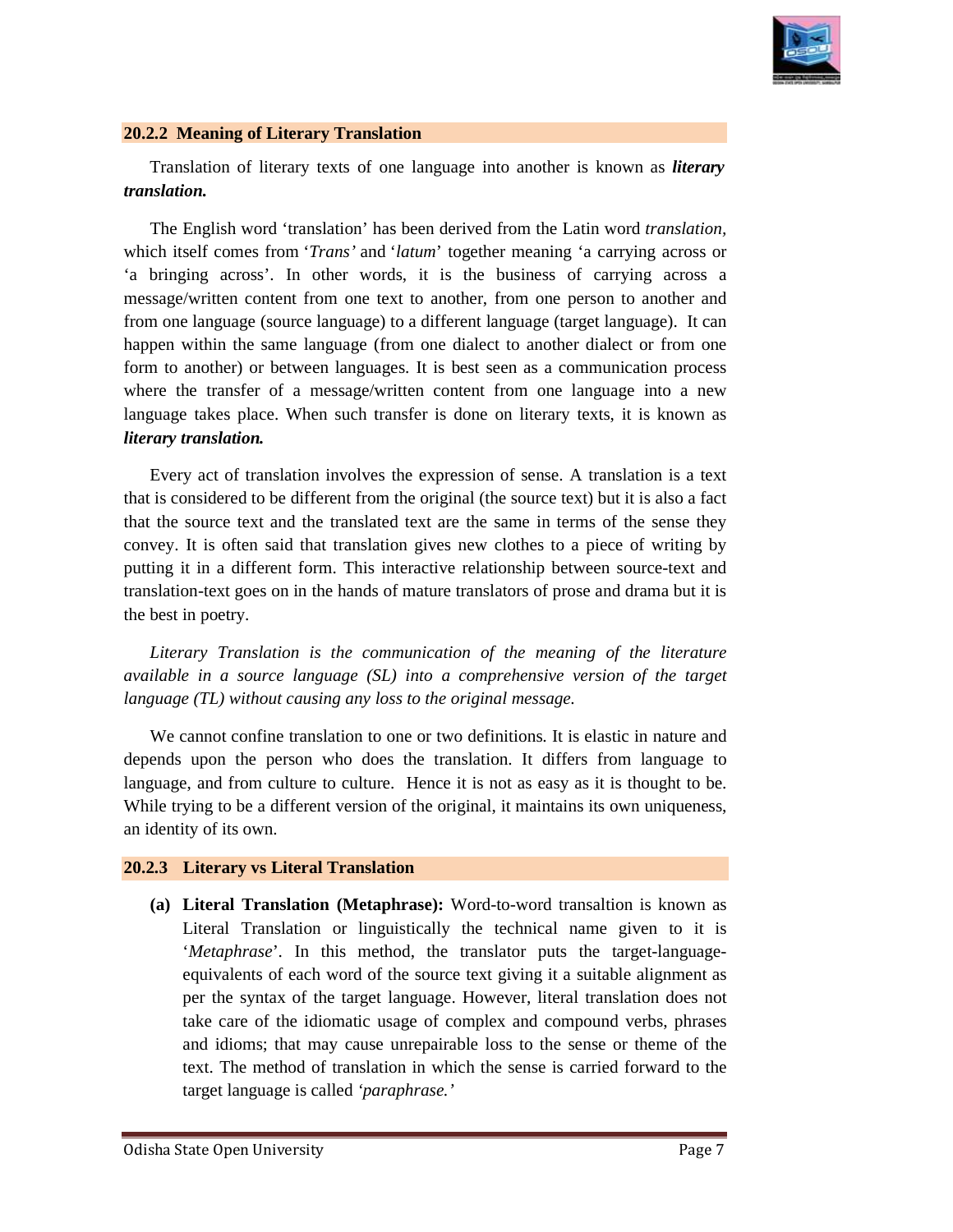

For example, let us consider a few examples of translation from English to Odia:

- *1. It is raining cats and dogs: dogs:*   $L$ iteral translation (Metaphrase): କୁକୁର ବିଲେଇ ବର୍ଷା ହେଉଛି।  $\mathop{\mathsf{Paraphrase}}$ : ମୂଷଳାଧାରରେ ବର୍ଷା ହେଉଛି। *This is an idiom that means 't 'there is a heavy rain.'*
- 2*. Come down with:*   ${\rm Liter}$ al translation ( ${\rm Metaphrase}$ ): (କାହା ସହିତ) ତଳକୁ ଓହ୍ଲାଇ ଆସିବା। Paraphrase: ଆକାନ୍ତ ହେବା
- 3. *Wash hands of:*  Literal translation (Metaphrase): ହାତ ଧୋଇବା ।  $\operatorname{Paraphrase: }$  (କୌଣସି କଥାରୁ) ଓହରିଯିବା।
- 4. *Bring home to:*

```
\rm Literal translation (Metaphrase): (କୌଣସି କଥା ବା କାମ ପାଇଁ) ଘରକୁ ଆଣିବା।
Paraphrase: ବୃଝାଇଦେବା ।
```
We can have innumerable such examples:

Phrasal and prepositional verbs often have composite meanings which are not normally deducible from their parts by way of literal translation, for example: We can have innumerable such examples:<br>Phrasal and prepositional verbs often have composite meanings which are not<br>normally deducible from their parts by way of literal translation, for example:

```
Make out = understand; take in = deceive; come by = obtain.
```
Make out = understand; take in = deceive; come by = obtain.<br>It is therefore necessary that we use both the methods of metaphrase and paraphrase in translation as and when necessary as the text in hand warrants for producing a beautiful transaltion. This has been discussed in details in various other units of this course. for producing a beautiful transaltion. This has been discussed in details in various other units of this course.<br>**(b)** Literary translation: Literary translation should not be confused with literal

translation. Translation of literature or literary texts like poems, drama, novel, stories, articles, essays, travelogues, memoirs etcetera is known as literary translation. Translation of literature or literary texts like poems, drama, novel, stories, articles, essays, travelogues, memoirs etcetera is known as literary translation whreas literal translation is a method of transla translation deals with the subject matter of the text, whereas literal translation is an abstract thing and deals with the idea how to translate it. is an abstract thing and deals with the idea how to translate it. sphe, let us consider a few examples of translation from English to<br>
uniting cats and dogs:<br>
translation (Metaphrase): @@ §66@ or@ 676@ if<br>
translation (Metaphrase): @@ §66@ or@ 1<br>
or moreover with:<br>
dogs an idition that Phrasal and prepositional verbs often have composite meanings which are not<br>normally deducible from their parts by way of literal translation, for example:<br>Make out = understand; take in = deceive; come by = obtain.<br>It is

#### **20.2.4 Nature of Literary Translation ranslation**

Translation of non-literary and technical texts is different from that of literary texts. Non-literary texts involve standard terms specific to their meaning whereas literary translation is flexible and any translated text can still be translated over and again producing more beautiful presentations without losing the original sense. The nature of litereary translation can be summarized as under: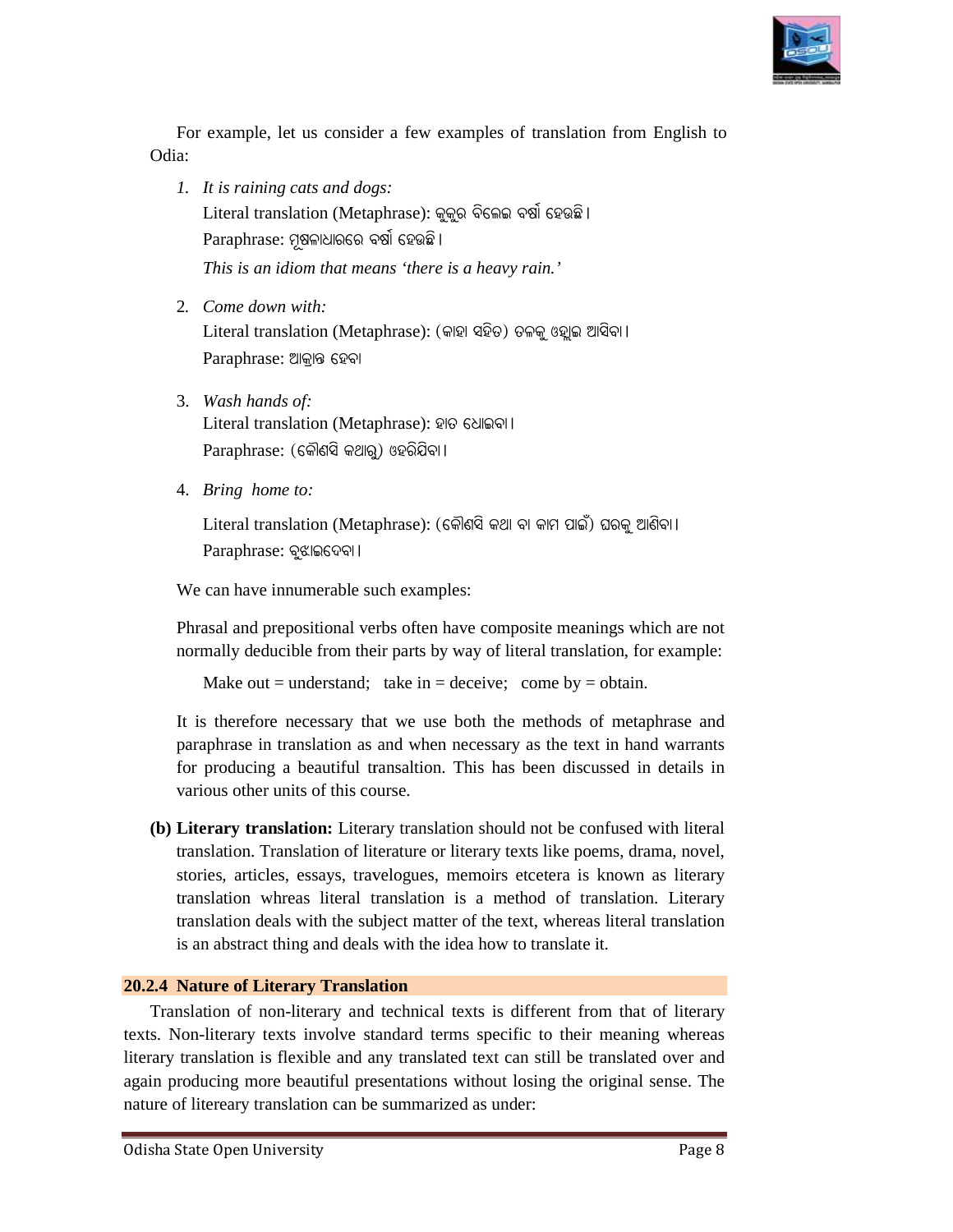

- 1. No text has a fixed meaning. It differs as per interpretation;
- 2. Literary Translation is not a change over to another language; it is transfer to another culture;
- 4. Literary Translation always varies from one translator to another;
- 5. Faithfulness to the original text in literary translation is a myth. There will be accommodations;
- 6. Academically speaking litereary translation as an art has no fixed theory.

Translation is an interpretative process. The nature of translation depends upon the nature of the document. It may be a technical, promotional or literary document. In literary translation, the vocabulary, grammatical rules and the sentence structures should match with the nature of the document, the source language and the target audience. The translated text has to satisfy the needs of the target audience, in respect of suitable structures, appropriate transfer of meaning from the source text to the target text. The text should also match with the socio-cultural context or the code or register in which a text is set. Literary translation carries and conveys the culture of one community to the other ones. the nature of the document. It may be a technical, promotional or literary document.<br>In literary translation, the vocabulary, grammatical rules and the sentence structures<br>should match with the nature of the document, the 5. Faithfulness to the original text in literary translation is a myth. There will be accommodations;<br>6. Academically speaking litereary translation as an art has no fixed theory.<br>Translation is an interpretative process.

#### **20.2.5 Method vis-à-vis Nature of of Literary Translation**

(a)Translation of a technical or promotional document is easier and requires less skill and expertise than the translation of a text of literature. Translation of skill and expertise than the translation of a text of literature. technical or promotional documents requires more literal translation whereas technical or promotional documents requires more literal translation whereas<br>literary translation should be done both literally and paraphrasically. The vocabulary, grammatical rules and the sentence structures have to match with the nature of the document, the source language and the target audience. A nature of the document, the source language and the target audience. A successful translation satisfies the needs of the target audience, either in terms of suitable structures or forms or in terms of the appropriate transfer of meaning from the source text to the target text. The text should also match with the socio suitable structures or forms or in terms of the appropriate transfer of meaning<br>from the source text to the target text. The text should also match with the socio-<br>cultural context in which a text is set. The nature of the taken care of. A literary text written in classical terminology has to be translated into the target language taking care of the same aspect of the original text. However, it can be translated with colloquial terminology if the target audience belongs to that category. For example: taken care of. A literary text written in classical terminology has to be translated<br>into the target language taking care of the same aspect of the original text.<br>However, it can be translated with colloquial terminology i l. No text have fixed meaning, it differs as per interpretation:<br>
2. Literary Translation is not a change over to another language; it is transfer to<br>
2. Literary Translation is not a change over to another language; it i Itural context in which a text is set. The nature of the original text has<br>cen care of. A literary text written in classical terminology has to be trans<br>co the target language taking care of the same aspect of the origina

belongs to that category. For example:<br>The surplus rain water exceeds the embankment of the river:

 $\rm Odia: 1.$  ନଦୀର ଉଦ୍ବୃତ୍ତ ବର୍ଷାକଳ ବନ୍ଧ ଲଙ୍ଘି ଚାଲିଯାଏ (ଲଙ୍ଘନ କରେ)। 2. ବର୍ଷା ଦିନେ ନଦୀର ବଳକା ପାଣି କୂଳା ବନ୍ଧ ଡେଇଁ ଚାଲିଯାଏ ।

A successful translator puts in his/her creativity to the fullest extent and goes into A successful translator puts in his/her creativity to the fullest extent and goes into the soul of the content. We can visualize him/her as a co-creator of the target language text as the translated text s/he almost recreates the text reflecting his/her own culture and personality.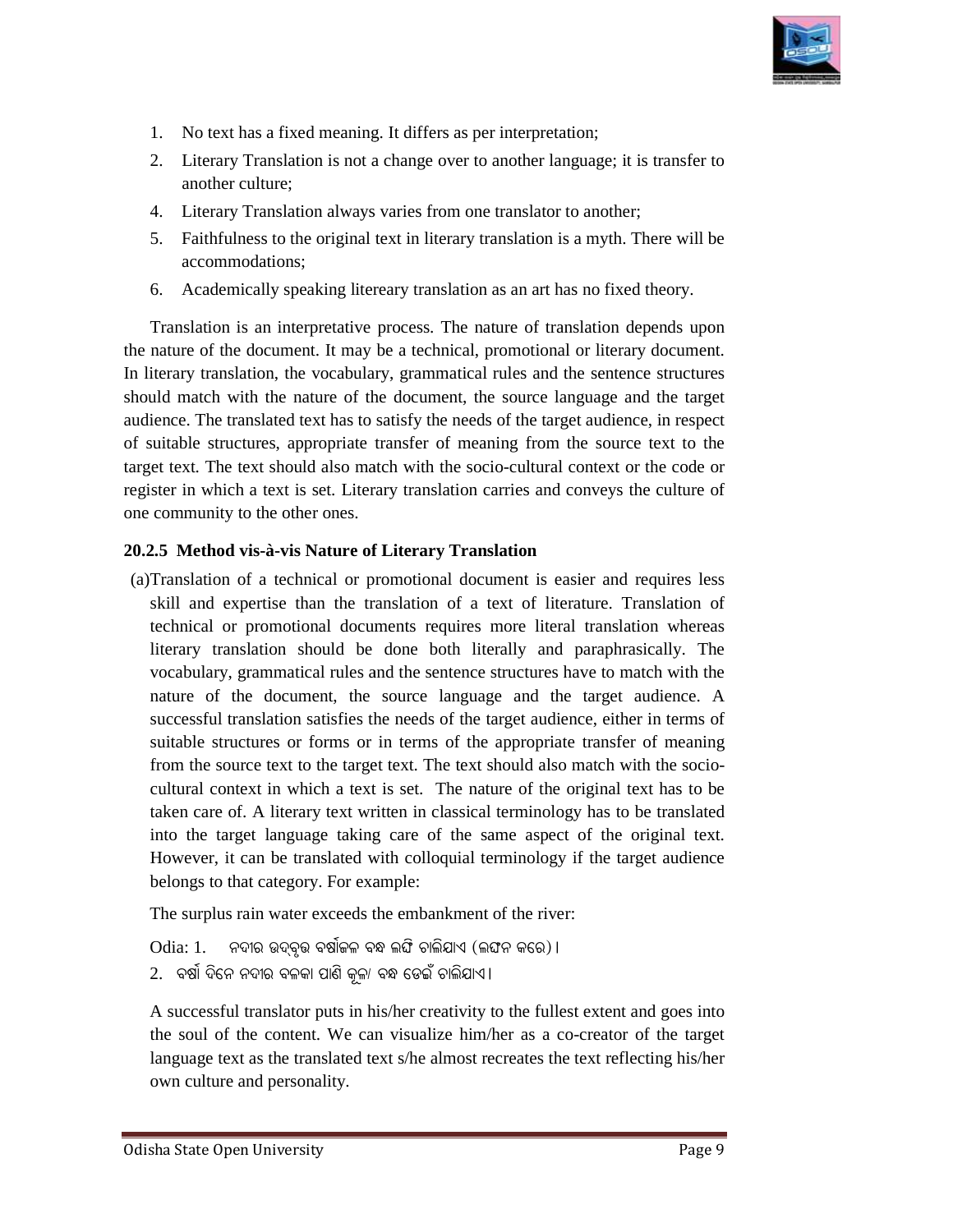

While translating, a translator takes into account the lexicon, grammatical structure and cultural context of the text in the source language to understand the While translating, a translator takes into account the lexicon, grammatical structure and cultural context of the text in the source language to understand the meaning built in the text and then transfers the same meaning target language with the help of the lexicon and grammatical structure appropriate to the target language and its cultural context. In this process, every care is taken to ensure that there is no or minimum loss of meaning.

Earlier, faithfulness to the original text was considered to be one of the greatest responsibilities of the translators. Faithfulness in translation means maintaining the inherent tone of the text in respect of the nature of its terminology, way of presentation viz. Figurative (metaphorical), literal or ambiguous use of certain presentation viz. Figurative (metaphorical) terms therein. But now-a-days, the translator takes liberty with the original text to allow some accommodation or adaptation in order to keep pace with the sense or spirit of the original. Accommodation is inevitable in practice if the translation is spirit of the original. Accommodation is inevitable in practice if the translation is to maintain the essence, impact, and effect of the text in the source language. This is particularly true of poetry where the text is highly emotive and artistic in to maintain the essence, impact, and effect of the text in the source language<br>This is particularly true of poetry where the text is highly emotive and artistic in<br>nature. A translator may come across a couple of words whi rooted and thus untranslatable. Such words are difficult to be translated if the cultural context is missing. But the fact is that individual words may not be rooted and thus untranslatable. Such words are difficult to be translated if the cultural context is missing. But the fact is that individual words may not be translatable, but language is. In such a case, the original wor in the target language-script with a brief footnote indicating the meaning and context. However, there can not be any compromise in the sense; it can be admissible only in terms of classicality or colloquiality of the term context. However, there can not be any compromise in the sense; it can be admissible only in terms of classicality or colloquiality of the terms. appropriate to the target language and its cultural context. In this process, every<br>care is taken to ensure that there is no or minimum loss of meaning.<br>Earlier, faithfulness to the original text was considered to be one o While translating, a translation tracket into account the locition, grammatical<br>structure and cultural context of the text in the source language to understand the<br>heating built in the text and the transfers the same mean While translating, a translator takes into account the lexicon, grammatical structure and cultural context of the text in the source language to understand the meaning built in the text and then transfers the same meaning

As translators we should also make it clear about the nature, what kind of a text it is: technical, narrative, or interactive or descriptive. After describing the text that is to be translated, we must then mention the audience and purpose. A work of translation has a fixed audience and purpose. The same text may however be translated for different audiences and serve different purposes. is: technical, narrative, or interactive or descriptive. After describing the text that<br>is to be translated, we must then mention the audience and purpose. A work of<br>translation has a fixed audience and purpose. The same t

When a text in a foreign or alien language is translated into a local language, we are required to impart a local flavor to it to suit the needs of the local readers. This is called *domestication*. On the other hand, when we are translating a text for a global audience, from a local language, into a foreign or international language, we need to take into account the cultural set up where we expect the translated text to be accepted. This is called *foreignisation*. While deciding upon the audience, we also need to take into account the age-group, level of mental or intellectual maturity and the level of exposure to the content being translated. If we are translating, a book on discoveries and inventions for small children, we need not give the technical details of the discoveries and inventions. But it will we are translating, a book on discoveries and inventions for small children, we need not give the technical details of the discoveries and inventions. But it will be mandatory for us to give these details if our focus shif to university students or research scholars. This is called *domestication*. On the other hand, when we are translating a text for a global audience, from a local language, into a foreign or international language, we need to take into account the cultural set up whe rooted and thus untranslatable. Such words are difficult to be translated if the cultural comest. Is missing. But the fact is that individual words may not be compromised in the target language script with a brief footnote

to university students or research scholars.<br>Audience and purpose are closely inter-related. Audience determines the purpose and purpose also determines the audience. The audience could be any group: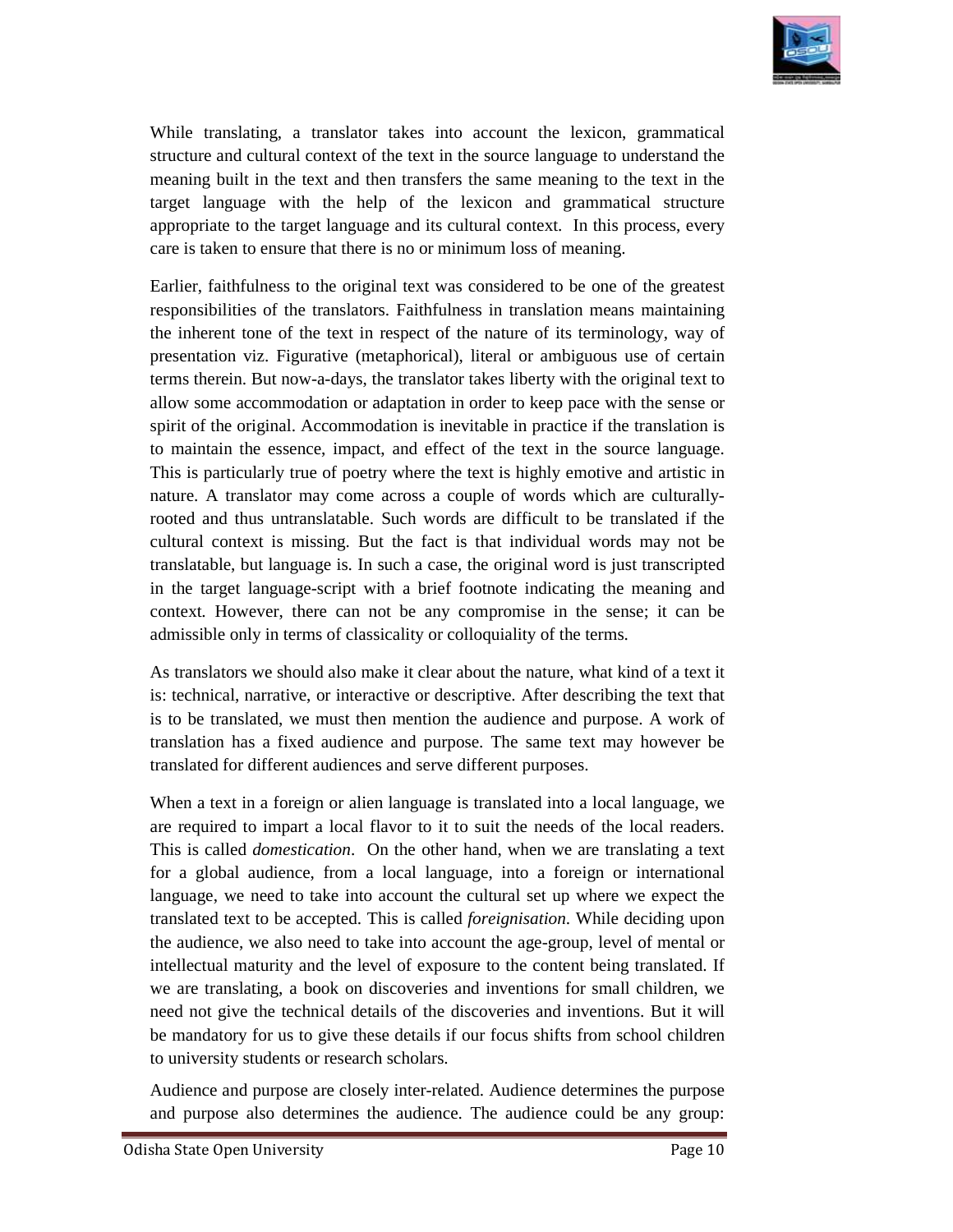

very young children, adolescents, young adults, mature adults, senior citizens or people working in different professional organizations or engaged in different vocations (କାବିକା). They could be a mix of consumers belonging to different age groups yet working in the same professional work people working in different professional organizations o<br>vocations (ଜାବିକା). They could be a mix of consumers belo<br>groups yet working in the same professional work-setting.

If children are our audience, we can translate something to entertain them, inform them or educate them. But if adults are our audience, we may have purposes other than the ones we have mentioned for children. Even for books written with the same purpose, entertain for example, the language and style may differ. While translating an entertaining text for the adults we shall have the liberty to include contents which are violent, sexually explicit or frightening but while If children are our audience, we can translate something to entertain them, inform<br>them or educate them. But if adults are our audience, we may have purposes<br>other than the ones we have mentioned for children. Even for boo words and expressions which might have adverse impact on the psychological growth of children.<br>If we go for a word to word translation in literature, we may commit blunders. growth of children.

If we go for a word to word translation in literature, we may commit blunders. Go through the sentence in the source language, understand it clearly with its context, guess the contextual technical meaning of the words used therein and then reproduce it in the target language in its normal structure of senten to find out the laid down synonyms of the terms from glossaries, standard dictionaries and thesauri to make your translation acceptable, intelligible and more beautiful. Nevertheless, you should be very careful while applying your beautification tools, lest the target audience should mistake it with a wrong meaning other than that what you had in your mind while presenting the translation. It is therefore mandatory that before you proceed to translate some meaning other than that what you had in your mind while presenting the translation. It is therefore mandatory that before you proceed to translate some thing from English to Odia, remember that both these languages have di structures of the sentences in respect of the position of the subject, verb, adjective and object etcetera. Go through the sentence in the source language, understand it clearly with its context, guess the contextual technical meaning of the words used therein and then reproduce it in the target language in its normal structure very young children, adobescents, young adulas, matura adulas, enviro environs or engaged in different professional organizations or engaged in different two<br>entires or engaged in different professional organizations or en

Since you have to refer to the concerned glossaries and other standard dictionaries every now and then, these reference materials should always be with dictionaries every now and then, these reference materials should always be with you before you proceed to translate something. It requires a lot of patience. If you make haste, you may commit serious mistakes. Practice will make you remember you before you proceed to translate something. It requires a lot of patience. If you<br>make haste, you may commit serious mistakes. Practice will make you remember<br>the equivalent terms, idioms, proverbs and other expressions across time and again. No need to get by heart them. Using phrases and idioms makes literature more beautiful and enjoyable. Try to replace every phrase or idiom used in the source language text with a suitable equivalent idiom in the target language. You can still use more idioms and phrases in your translation even if it is not there in the source text. Classical texts have to be translated with classical terminology. The sanskritised forms of the terms or the tatsama and tadbhav words with highly bookish language will give your Odia translation a classical look; where as using *deshaja* words with their colloquial modulations will give it a 'rustic' form that is suitable for and liked by the common people. makes literature more beautiful and enjoyable. Try to replace every phrase or<br>idiom used in the source language text with a suitable equivalent idiom in the<br>target language. You can still use more idioms and phrases in you very young children, addescents, young adults, nature adults, senior citizens or<br>propele working in different professional organizations or engaged in different spo<br>concents (wive). They could be a mix of consumers belongi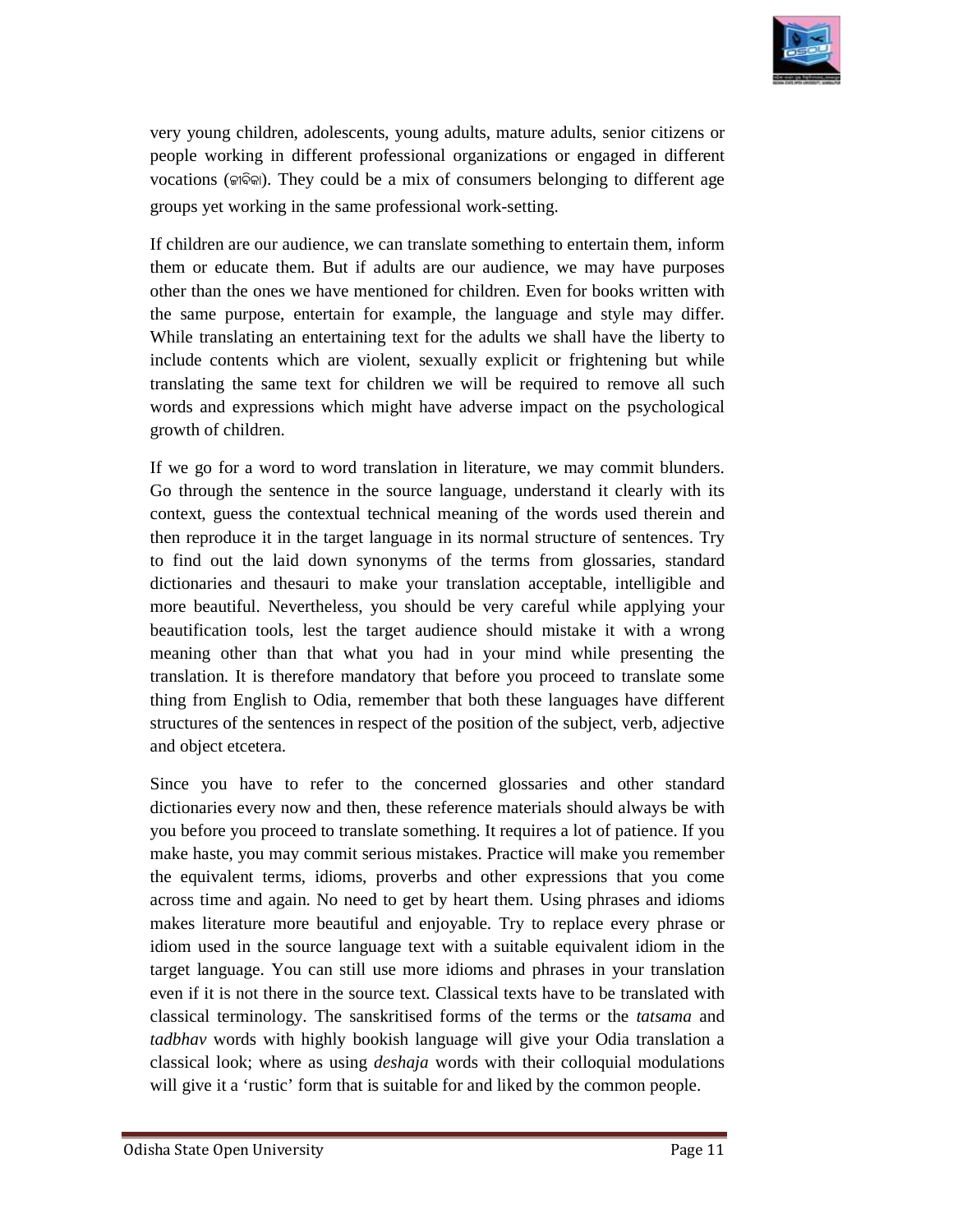

#### **(b)** A few points pertaining to literary translation to remember:

1. English has complex and compound sentence structures; an entire paragraph sometimes consists of a single sentence. This system is not used in Odia.

sometimes consists of a single sentence. This system is not used in Odia.<br>We have to divide the text contained therein into a number of small and well articulated sentences in our translated text that should carry forward the sense from one stage to the other flowing like a fountain. Long sentences create confusion and fail in adequate communication of the theme. lated sentences in our translated text that should carry forward the sense<br>one stage to the other flowing like a fountain. Long sentences create<br>sion and fail in adequate communication of the theme.<br>be carried away by the

- 2. Don't be carried away by the apparent meaning of a term or expression used idiomatically. Understand everything in the context embedded within the entire text and extract the meaning witfully before you try your hand to reproduce it in the target language.
- 3. A single word may have many to the point equivalents. Don't use the same equivalent throughout the text. Keep on changing. Try to rhyme words. Donot repeat the same expression or words in the same paragraph and even in the text. If it is necessary, then change the terminology and presentation (style) or give a note then and threre as: 'as it has been said earlier' or 'I have already told you earlier' etcetera and then repeat. note then and threre as: 'as it has been said earlier' or 'I have already told you earlier' etcetera and then repeat.<br>4. Keep in mind the target reader or audience; whether s/he is an elite, learned, idiomatically. Understand everything in the context embedded within the entire<br>text and extract the meaning witfully before you try your hand to reproduce it<br>in the target language.<br>A single word may have many to the point **Example the symbol probability and the symbol scattering transform for examples and compound scatteness structures) and entirely sometimes consists of a single sentiestice. This system is not used in Odia. One have have** an sentence structures; an entire paragraph<br>consists of a single sentence. This system is not used in Odia.<br>Sentences in our translated text that should carry forward the sense<br>entences in our translated text that should c
- bureaucrat, a peasant or worksman, a child, a housewife or any body else like that. Tune your language, terminology, syntax, length of the sentence accordingly, keeping in view the register used in the source language text. You accordingly, keeping in view the register used in the source language text. You<br>can change the register (code of the language) if you think it can suit the target audience better in another register.
- 5. The translated text should match the syntax in Odia. However, sometimes the expression becomes more beautiful and forceful by using an unusual syntax that is grammatically incompatible. For example: The translated text should match the syntax in O expression becomes more beautiful and forceful<br>that is grammatically incompatible. For example:

*\_\_\_\_\_\_\_\_\_\_\_\_\_\_\_\_\_\_\_\_\_\_\_\_\_\_\_\_\_\_\_\_\_\_\_\_\_\_\_\_\_\_\_\_\_\_\_\_\_\_\_\_\_\_\_\_\_\_\_\_\_\_\_\_\_\_\_\_\_\_\_\_\_\_\_\_\_\_\_\_\_\_\_\_\_\_\_\_\_\_\_\_\_\_\_\_\_\_\_\_\_\_\_\_\_\_\_\_\_\_\_\_\_\_\_\_\_\_\_\_\_\_\_\_ \_\_\_\_\_\_\_\_\_\_\_\_\_\_\_\_\_\_\_\_\_\_\_\_\_\_\_\_\_\_\_\_\_\_\_\_\_\_\_\_\_\_\_\_\_\_\_\_\_\_\_\_\_\_\_\_\_\_\_\_\_\_\_\_\_\_\_\_\_\_\_\_\_\_\_\_\_\_\_\_\_\_\_\_\_\_\_\_\_\_\_\_\_\_\_\_\_\_\_\_\_\_\_\_\_\_\_\_\_\_\_\_\_\_\_\_\_\_\_\_\_\_\_\_ \_\_\_\_\_\_\_\_\_\_\_\_\_\_\_\_\_\_\_\_\_\_\_\_\_\_\_\_\_\_\_\_\_\_\_\_\_\_\_\_\_\_\_\_\_\_\_\_\_\_\_\_\_\_\_\_\_\_\_\_\_\_\_\_\_\_\_\_\_\_\_\_\_\_\_\_\_\_\_\_\_\_\_\_\_\_\_\_\_\_\_\_\_\_\_\_\_\_\_\_\_\_\_\_\_\_\_\_\_\_\_\_\_\_\_\_\_\_\_\_\_\_\_\_ \_\_\_\_\_\_\_\_\_\_\_\_\_\_\_\_\_\_\_\_\_\_\_\_\_\_\_\_\_\_\_\_\_\_\_\_\_\_\_\_\_\_\_\_\_\_\_\_\_\_\_\_\_\_\_\_\_\_\_\_\_\_\_\_\_\_\_\_\_\_\_\_\_\_\_\_\_\_\_\_\_\_\_\_\_\_\_\_\_\_\_\_\_\_\_\_\_\_\_\_\_\_\_\_\_\_\_\_\_\_\_\_\_\_\_\_\_\_\_\_\_\_\_\_ \_\_\_\_\_\_\_\_\_\_\_\_\_\_\_\_\_\_\_\_\_\_\_\_\_\_\_\_\_\_\_\_\_\_\_\_\_\_\_\_\_\_\_\_\_\_\_\_\_\_\_\_\_\_\_\_\_\_\_\_\_\_\_\_\_\_\_\_\_\_\_\_\_\_\_\_\_\_\_\_\_\_\_\_\_\_\_\_\_\_\_\_\_\_\_\_\_\_\_\_\_\_\_\_\_\_\_\_\_\_\_\_\_\_\_\_\_\_\_\_\_\_\_\_ \_\_\_\_\_\_\_\_\_\_\_\_\_\_\_\_\_\_\_\_\_\_\_\_\_\_\_\_\_\_\_\_\_\_\_\_\_\_\_\_\_\_\_\_\_\_\_\_\_\_\_\_\_\_\_\_\_\_\_\_\_\_\_\_\_\_\_\_\_\_\_\_\_\_\_\_\_\_\_\_\_\_\_\_\_\_\_\_\_\_\_\_\_\_\_\_\_\_\_\_\_\_\_\_\_\_\_\_\_\_\_\_\_\_\_\_\_\_\_\_\_\_\_\_ \_\_\_\_\_\_\_\_\_\_\_\_\_\_\_\_\_\_\_\_\_\_\_\_\_\_\_\_\_\_\_\_\_\_\_\_\_\_\_\_\_\_\_\_\_\_\_\_\_\_\_\_\_\_\_\_\_\_\_\_\_\_\_\_\_\_\_\_\_\_\_\_\_\_\_\_\_\_\_\_\_\_\_\_\_\_\_\_\_\_\_\_\_\_\_\_\_\_\_\_\_\_\_\_\_\_\_\_\_\_\_\_\_\_\_\_\_\_\_\_\_\_\_\_ \_\_\_\_\_\_\_\_\_\_\_\_\_\_\_\_\_\_\_\_\_\_\_\_\_\_\_\_\_\_\_\_\_\_\_\_\_\_\_\_\_\_\_\_\_\_\_\_\_\_\_\_\_\_\_\_\_\_\_\_\_\_\_\_\_\_\_\_\_\_\_\_\_\_\_\_\_\_\_\_\_\_\_\_\_\_\_\_\_\_\_\_\_\_\_\_\_\_\_\_\_\_\_\_\_\_\_\_\_\_\_\_\_\_\_\_\_\_\_\_\_\_\_\_*

English: Rani almost fell down the chair on getting the news. Odia: ଖବରଟି ଶୁଣିବା ମାତ୍ରେ ରାଣୀର ହୋସ୍ ଉଡ଼ିଗଲା । Alternatively we can say: (By shifting the subject to the last) ଖବରଟି ଶ୍ୱଣିବାମାତେ ହୋସ୍ ଉଡିଗଲା ରାଣୀର ।

#### **Self-Check Exercise-2**

- A. *Answer the following within 50- -100 words:* 
	- 1. Define Literary Translaion.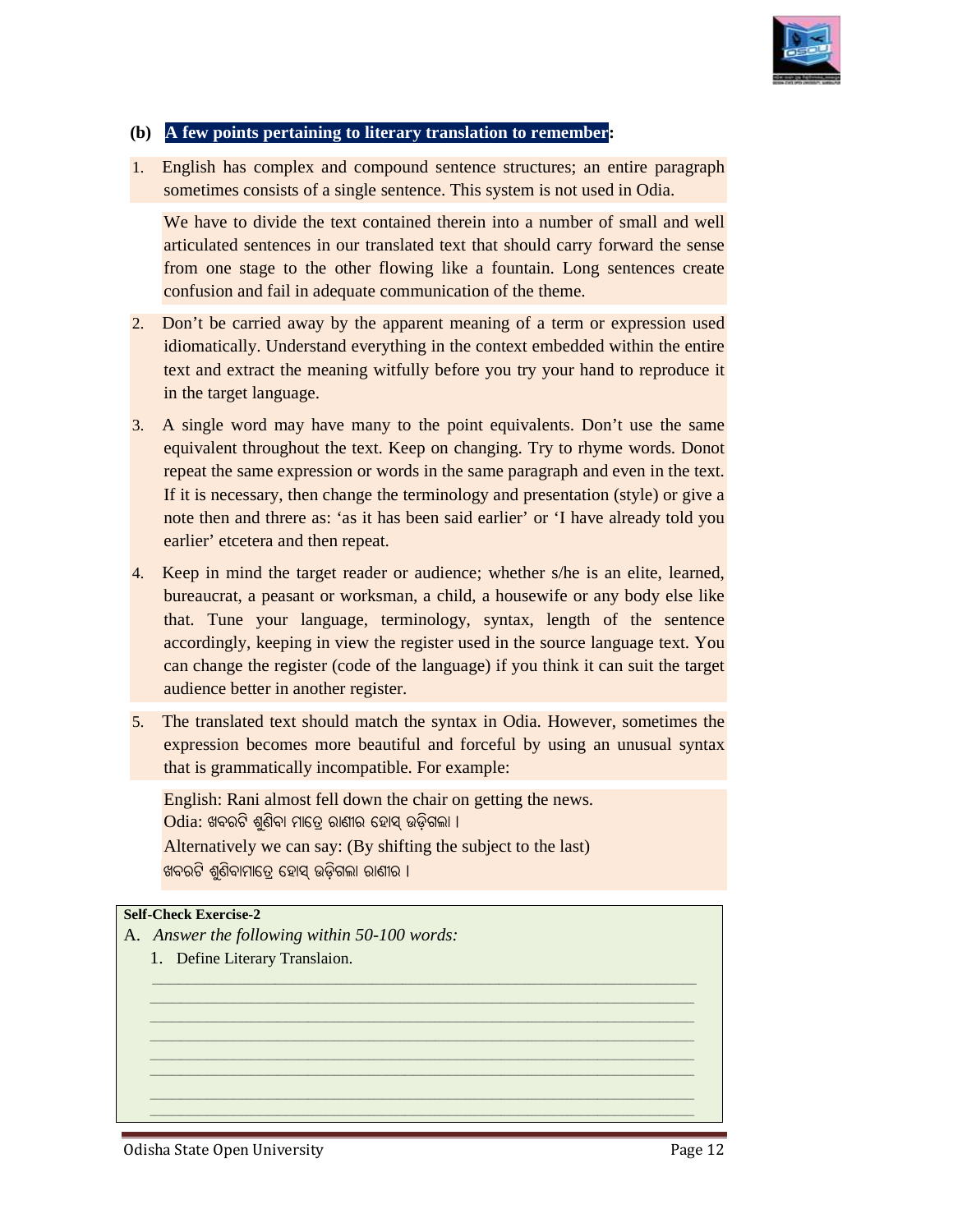

|                | <b>B</b> . Fill in the blanks:                                                                                                                            |
|----------------|-----------------------------------------------------------------------------------------------------------------------------------------------------------|
|                |                                                                                                                                                           |
|                | 1. Literature always has an element of 'conscience' embedded in it.                                                                                       |
|                | 2. Translation of literary texts of one language into another is known as literary<br>translation.                                                        |
|                | 3. Word-to-word transaltion is known as Literal Translation or linguistically the                                                                         |
| $\overline{4}$ | technical name given to it is 'Metaphrase'.<br>The method of translation in which the sense is carried forward to the target language                     |
|                | is called 'paraphrase.'<br>5. It is necessary that we use both the methods of metaphrase and paraphrase in literary<br>translation as and when necessary. |
| 6.             | Literary translation deals with the subject matter of the text, whereas literal                                                                           |
| 7.             | translation is an abstract thing and deals with the method of transaltion.                                                                                |
| 8.             | Literary translation is translation of literature.                                                                                                        |
|                | Any translated literary text can be translated several ways producing more beautiful<br>presentations without losing the original sense.                  |

#### 20.3 **Scope of Literary Translation**

#### 20.3.1 **In Respect of Various Branches of Literature and Publication**

Literary translation has in the recent years taken long strides. Earlier learned people of other communities and languages used to translate classic masterpieces available in any language. However, now-a-days publishers and even authors themselves are eager to translate their literature into various other languages, especially Hindi and English to reach a bigger audience. Earlier translation was an amateur hobby and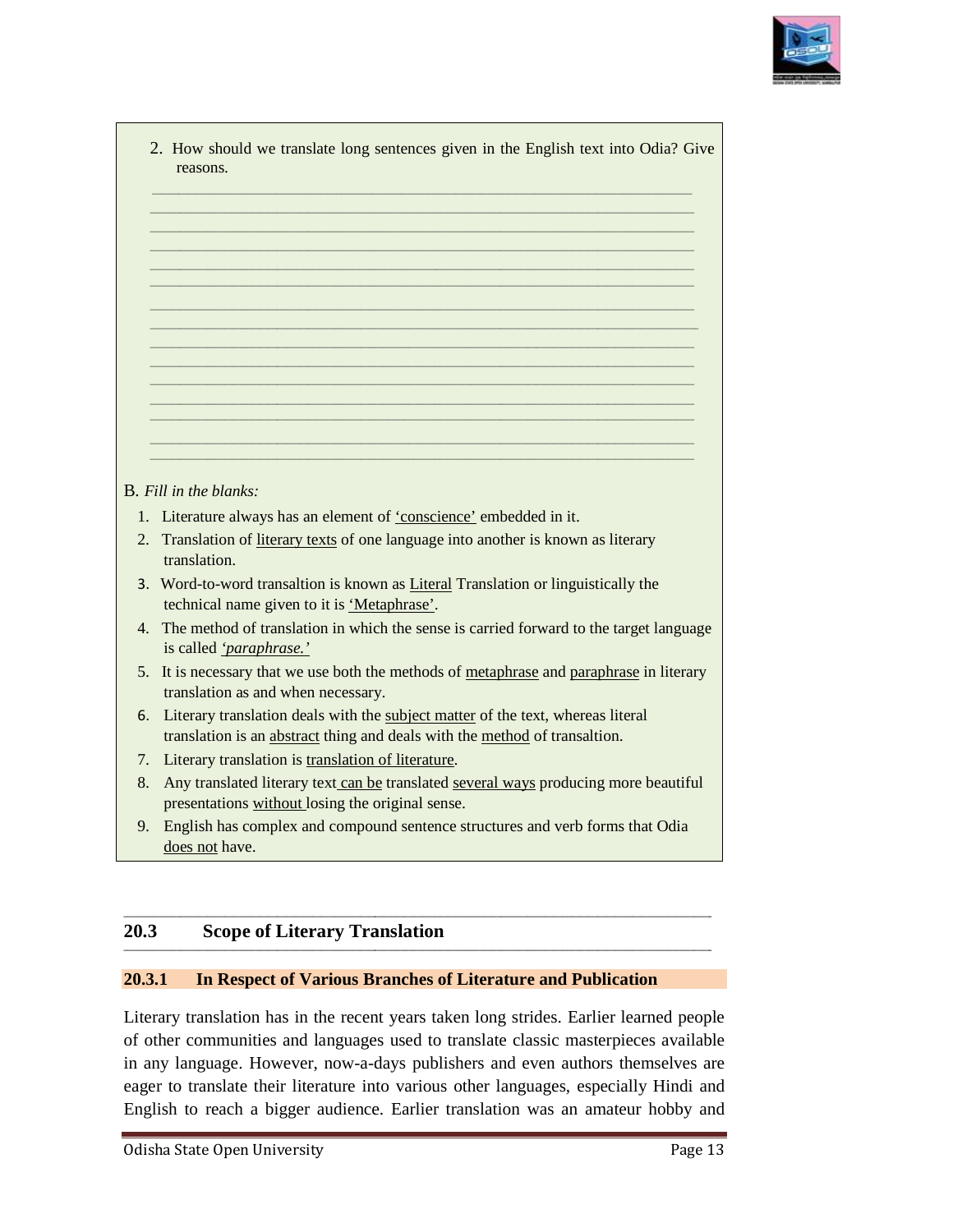

people who felt the urge to translate something special to benefit their own lot used people who felt the urge to translate something special to benefit their own lot used<br>to engage themselves in this tedious and difficult job; albeit they enjoyed doing so because they loved it out of the craze of providing the knowledge to their own<br>people.<br>We can cite a few examples to get it clear. Srimadbhagawat was originally written people.

We can cite a few examples to get it clear. *Srimadbhagawat* was originally written by the sage *Vyasadeva* in Sanskrit verse. *Atibadi Jagannathdas* translated the entire voluminous text in Odia verse because his mother did not know Sanskrit but wanted to read it. Neither the king nor any organization gave him any financial support or to read it. Neither the king nor any organization gave him any financial support or benefit for the pains taken by him. Same is the case with almost all the classics including *The Ramayana, the Mahabharata, Bhagawatgita* etc that have been translated into almost every Indian language by eminent scholars. Similarly foreign<br>writers like Leo Tolstoy, Shakespeare, Victor Hugo, Chekhov, Tolstoy, Rousseau, writers like Leo Tolstoy, Shakespeare, Victor Hugo, Chekhov, Tolstoy, Rousseau, Emile Zola, Maupassant and Gorky have been widely translated into various Emile Zola, Maupassant and Gorky have been widely translated into various<br>languages of the world. Similarly, Indian writers like Bankim Chandra, Premchand Gandhi, Tagore, Fakirmohan Senapati, Gangadhar Meher etcetera have also been translated into English without any financial consideration or incentive. Such translators did the work with much toil and also had to strive hard to get their<br>translation published.<br>Now-a-days translation has developed as a separate branch of study in the academics translation published. the who fielt the tage to translate something special to benefit their como lot used<br>gage themselves in this bedious and difficult job; atheit they enjoyed doing so<br>the the two bood it out of the cruzes of providing the h people who felt the urge to translate something special to benefit their own lot used<br>to engage themselves in this tedious and difficult job; albeit they enjoyed doing so<br>because they loved it out of the craze of providing

Now-a-days translation has developed as a separate branch of study in the academics and there are emerging professionals who have taken this branch as their profession.<br>Authors and publishers too have started paying incentives for the labour that such a<br>learned person does for them. Even the governments o Authors and publishers too have started paying incentives for the labour that such a learned person does for them. Even the governments of various states and countries and world bodies have set up their own agencies and granting funds for such works. Various literary houses have started their own publication division and also giving out lump sum awards for translation of cultural and other literary masterpieces of various languages. Ravindranath Tagore got the prestigious noble prize of the world for his translation of his Geetanjali. Every year governments of India and the States, literary houses and world bodies are granting awards and recognition to writers and translators. This scenario no doubt creates a rainbow like atmosphere in the field of literary translation. d world bodies have set up their own agencies and granting funds for such works.<br>
arious literary houses have started their own publication division and also giving<br>
t lump sum awards for translation of cultural and other translated into English without any financial consideration or incentive. Such<br>translation gidd the work with much toil and also had to strive hard to get their<br>translation published.<br>Now-a-days translation has developed a

The field of literature too is fast widening up with the inception of new branches of literature the world over. Earlier there was only poetry, drama, novel or stories on the literature the world over. Earlier there was only poetry, drama, novel or stories on the literature side. Gradually newer branches like the folktales, folklores, diary, memoirs, fantasy, travelogues and many more types of literature have come into<br>being with a lot of people contributing their writings in these branches. Every branch being with a lot of people contributing their writings in these branches. Every of literature too is giving rise to many sub-branches. For example in drama we have opera, melodrama, absurd play, historical, social, spiritual and so on. Travelogues written by people who have undertaken extensive travelling for various reasons or for out of craze serve as a guide and widely accepted by the tourism department.

With the printing technology taking long strides, children's literature has touched With the printing technology taking long strides, children's literature has touched new heights in the recent years. Translation of children's literature is no doubt a very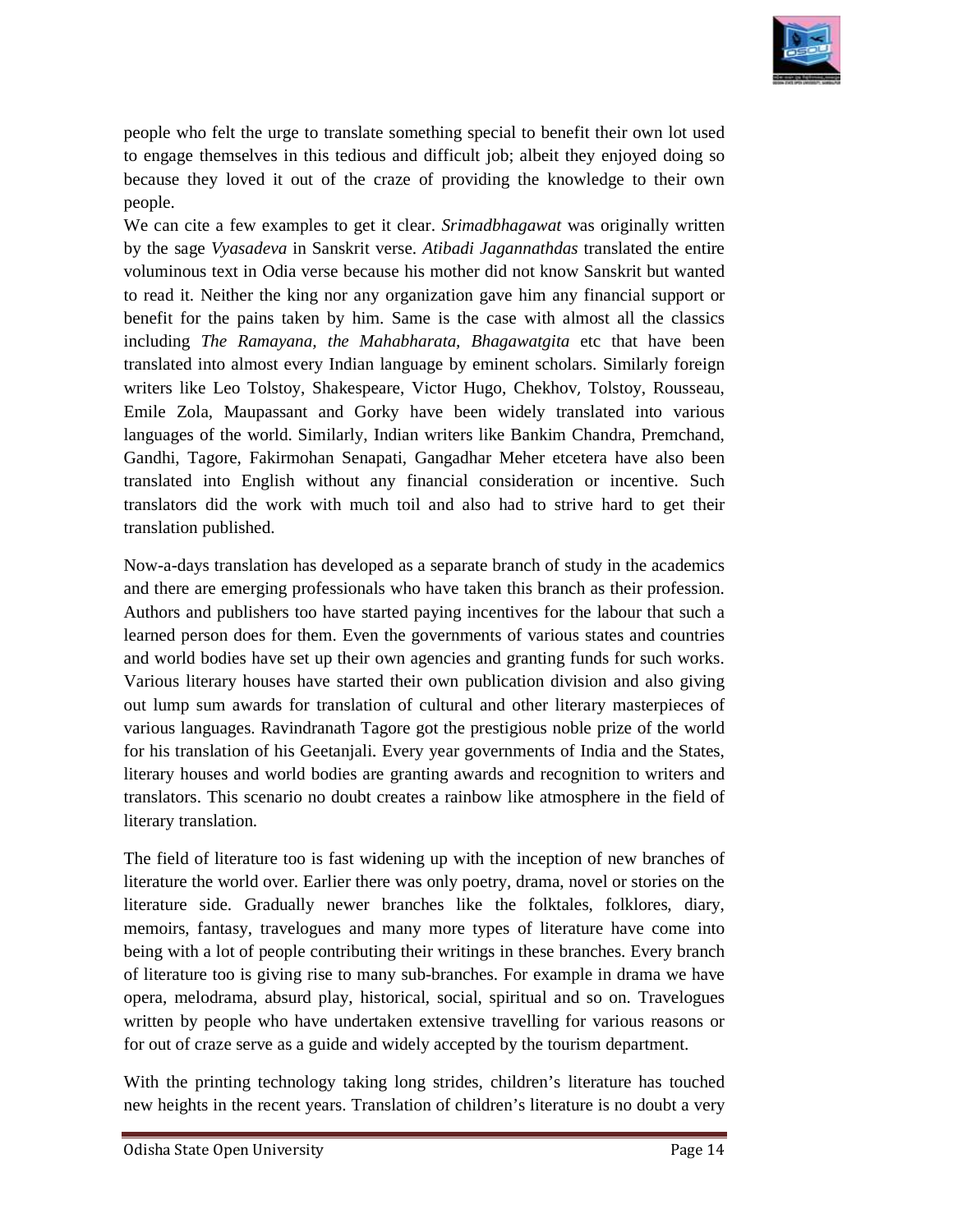

tough job. Famous works in this field too are all set to be translated into various languages in the traditional baby-talk register (code) in the respective languages. It has emerged as a subject of great interest for the authors and translators. the job. Famous works in this field too are all set to be translated into various<br>tuages in the traditional baby-talk register (code) in the respective languages. It<br>emerged as a subject of great interest for the authors a

Biographies and autobiographies have a wide readership and thus avenues for their translation into various languages. Such literature pertaining to people like Gandhi, Subhash Basu, Abraham Lincon, Nelson Mandella, Karl Marx<br>and hundreds of such people have widely been translated. Many classical dramas and and hundreds of such people have widely been translated. Many classical famous films, TV serials like the jungle book have been dubbed into many languages the world over. The process is ever widening day by day with the increase of world<br>population and people, organizations engaged in these fields. This too warrants a<br>great number of able, proficient and learned translators population and people, organizations engaged in these fields. This too warrants a great number of able, proficient and learned translators throughout the world. these activities are related to literary translation.

Sahitya Akademis at the Central level and state level, National Book Trust, regional literary associations, associations of translators and publishing houses engage capable translators to translate the chosen classics from the foreign languages to the capable translators to translate the chosen classics from the foreign languages to the Indian languages and vice versa. In the recent years it has been noticed that the young non-resident Indians who do not know their languages are eager to read their literature in translation in the languages they know. Moreover, foreign readers and intellectuals show interest in Indian literature as they want to know the which it is moving. Organization of literary festivals and book fairs all over the world speak volumes about the relevance and significance of literary translation in our times. which it is moving. Organization of literary festivals and book fairs all over the world speak volumes about the relevance and significance of literary translation in our times.<br>The Government of India has recently launche n-resident Indians who do not know their languages are eager to read their<br>in translation in the languages they know. Moreover, foreign readers and<br>ils show interest in Indian literature as they want to know the direction boogh job. Fannoas works in this field too are all set to be mandated into various changuages in the traditional baby talk register (coole) in the respective languages. It changuages in the reditional baby talk register (c iously job. Famous works in this field too are all set to be translated into various<br>(nongloges in the traditional baby fraik registr (code) in the respective languages. It<br>has emerged as a subject of great interest for th

Abroad (ILA) to popularize Indian literature among the foreign readers. Big Indian publishing concerns like Penguin, Macmillan, Orient Longman, Oxford University publishing concerns like Penguin, Macmillan, Orient Longman, Oxford University<br>Press, Harper-Collins, Hatchett etc as well as smaller regional publication houses like Gyanjug, Granthamandir, and Friends Publishers are encouraging translation of literary masterpieces on a large scale.

The effect of globalization has been very much visible in the field of world literature. like Gyanjug, Granthamandir, and Friends Publishers are encouraging translation of<br>literary masterpieces on a large scale.<br>The effect of globalization has been very much visible in the field of world literature.<br>Because of various parts of the globe are made available in English for the benefit of the global readers. Availability of the internet services in English has added to the relevance various parts of the globe are made available in English for the benefit of the global readers. Availability of the internet services in English has added to the relevance and popularity of literary translation, especially languages into English and other languages.

Publication too is now-a-days not an issue. Earlier a writer or translator had to run from pillar to post for the publication of his work. Amazing development of communication and information technology, especially the internet has now made it easy to publish volumes of texts with least toil. This has given tremendous momentum to the literary translation and endowed it with unlimited scope in the present times.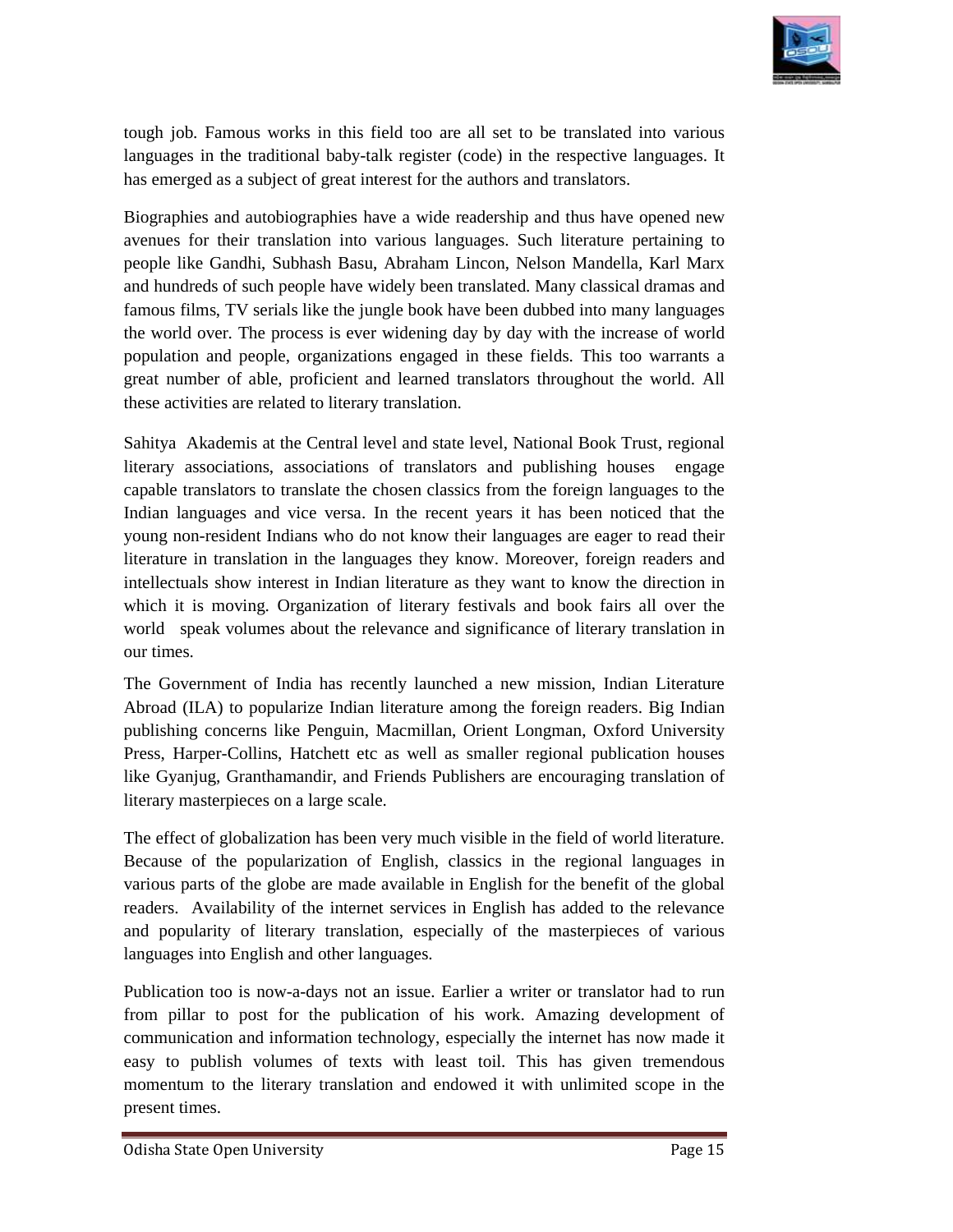

#### **Self-check exercise-3**

*Fill in the blanks:* 

- 1. Now-a-days publishers and authors are eager to \_\_\_\_\_\_\_\_\_\_\_\_\_\_ their literature into various other languages to reach a \_\_\_\_\_\_\_\_\_\_\_\_\_\_\_\_\_ audience.
- 2. *Atibadi Jagannathdas* translated did not know Sanskrit but wanted to read it. \_\_\_\_\_\_\_\_\_\_\_\_\_\_\_\_\_\_\_\_\_\_in Odia verse because his
- Games and the Universe and the Wanted to read it.<br>
3. Now-a-days translation has developed as a separate branch of study in the  $\overline{\phantom{a}}$  . The set of the set of the set of the set of the set of the set of the set of the set of the set of the set of the set of the set of the set of the set of the set of the set of the set of the set of the set o
- 4. Authors and publishers have started paying \_\_\_\_\_\_\_\_\_\_\_\_\_\_ for literary translation.
- 5. The governments of various states and countries and world bodies have set up their own \_\_\_\_\_\_\_\_\_\_\_\_\_\_\_\_\_\_\_\_\_\_ and granting \_\_\_\_\_\_\_\_\_\_\_\_\_\_\_\_\_\_\_\_\_\_ for literary translation.
- 6. Ravindranath Tagore got the prestigious noble prize of the world for his translation of his \_\_\_\_\_\_\_\_\_\_\_\_\_\_\_\_\_\_\_\_\_\_  $\overline{\phantom{a}}$
- 7. Every year governments of India and the States, literary houses and world year India States, and \_\_\_\_\_\_\_\_\_\_\_\_\_\_\_\_\_\_\_\_\_\_ to writers and translators. bodies are granting \_\_\_\_\_\_\_\_\_\_\_\_\_\_\_\_\_\_\_\_\_\_
- 8. Travelogues serve as a a \_\_\_\_\_\_\_\_\_\_\_\_\_\_\_\_\_\_\_\_\_\_and widely accepted by the \_\_\_\_\_\_\_\_\_\_\_\_\_\_\_\_\_\_\_\_\_\_ department.
- 9. With the printing technology taking long strides, children's literature has \_\_\_\_\_\_\_\_\_\_\_\_\_\_\_\_\_\_\_\_\_\_in the recent years.
- 10. Many classical dramas and famous films, TV serials like \_\_\_\_\_\_\_\_\_\_\_\_have been \_\_\_\_\_\_\_\_\_\_\_\_\_\_\_\_\_\_\_\_\_\_into many languages the world over.
- 11. Sahitya Akademis, National Book Trust and regional literary associations, and publishing houses engage translators to translate \_\_\_\_\_\_\_\_\_\_\_\_\_\_\_\_\_ from the foreign languages to the Indian languages and vice versa. days publishers and authors are eager to<br> *i* Jagannahdas translated <u>in</u> Odia verse because his<br> *ii* Jagannahdas translation and widel to read it.<br>
-days translation has developed as a separate branch of study in the<br>
-
- 12. The Government of India has recently launched a new mission, \_\_\_\_\_\_\_\_\_\_\_\_\_\_\_ \_\_\_\_\_\_\_\_\_\_\_\_\_\_\_\_\_\_\_\_\_\_ (ILA) to popularize Indian literature among the foreign readers.
- 13. Availability of the internet services in English has added to the relevance and popularity of \_\_\_\_\_\_\_\_\_\_. popularity of \_
- 14. Development of communication and information technology, especially the internet has now made it easy to will consider the volumes of texts.

#### **20.4 Summing Up**

Translation of literary texts such as story, drama, novel, essay, biography, autobiography, children's literature, articles, travelogues, memoirs etcetera into another langage is known as literary translation. This word shou with literal translation, which denotes a word-to-word translation of any text, whethere literary, technical or any other type. Literal translation is a method of whethere literary, technical or any other type. Literal translation is a method<br>translation whereas literary translation pertains to a particular type of the subject. Translation of literary texts such as story, drama, novel, essay, biography, autobiography, children's literature, articles, travelogues, memoirs etcetera into another langage is known as literary translation. This word sh

**\_\_\_\_\_\_\_\_\_\_\_\_\_\_\_\_\_\_\_\_\_\_\_\_\_\_\_\_\_\_\_\_\_\_\_\_\_\_\_\_\_\_\_\_\_\_\_\_\_\_\_\_\_\_\_\_\_\_\_\_\_\_\_\_\_\_\_\_\_\_\_\_\_\_\_\_\_\_\_\_\_\_\_\_\_\_\_\_\_\_\_\_\_\_\_\_\_\_\_\_\_\_\_\_\_\_\_\_\_\_\_\_\_\_\_\_\_\_\_\_\_\_\_\_\_**

**\_\_\_\_\_\_\_\_\_\_\_\_\_\_\_\_\_\_\_\_\_\_\_\_\_\_\_\_\_\_\_\_\_\_\_\_\_\_\_\_\_\_\_\_\_\_\_\_\_\_\_\_\_\_\_\_\_\_\_\_\_\_\_\_\_\_\_\_\_\_\_\_\_\_\_\_\_\_\_\_\_\_\_\_\_\_\_\_\_\_\_\_\_\_\_\_\_\_\_\_\_\_\_\_\_\_\_\_\_\_\_\_\_\_\_\_\_\_\_\_\_\_\_\_\_\_\_\_\_\_\_\_\_\_**

**\_\_\_\_\_\_\_\_\_\_\_\_\_\_\_\_\_\_\_\_\_\_\_\_\_\_\_\_\_\_\_\_\_\_\_\_\_\_\_\_\_\_\_\_\_\_\_\_\_\_\_\_\_\_\_\_\_\_\_\_\_\_\_\_\_\_\_\_\_\_\_\_\_\_\_\_\_\_\_\_\_\_\_\_\_\_\_\_\_\_\_\_\_\_\_\_\_\_\_\_\_\_\_\_\_\_\_\_\_\_\_\_\_\_\_\_\_\_\_\_\_\_\_\_\_\_\_\_\_\_\_\_\_\_**

**\_\_\_\_\_\_\_\_\_\_\_\_\_\_\_\_\_\_\_\_\_\_\_\_\_\_\_\_\_\_\_\_\_\_\_\_\_\_\_\_\_\_\_\_\_\_\_\_\_\_\_\_\_\_\_\_\_\_\_\_\_\_\_\_\_\_\_\_\_\_\_\_\_\_\_\_\_\_\_\_\_\_\_\_\_\_\_\_\_\_\_\_\_\_\_\_\_\_\_\_\_\_\_**

**\_\_\_\_\_\_\_\_\_\_\_\_\_\_\_\_\_\_\_\_\_\_\_\_\_\_\_\_\_\_\_\_\_\_\_\_\_\_\_\_**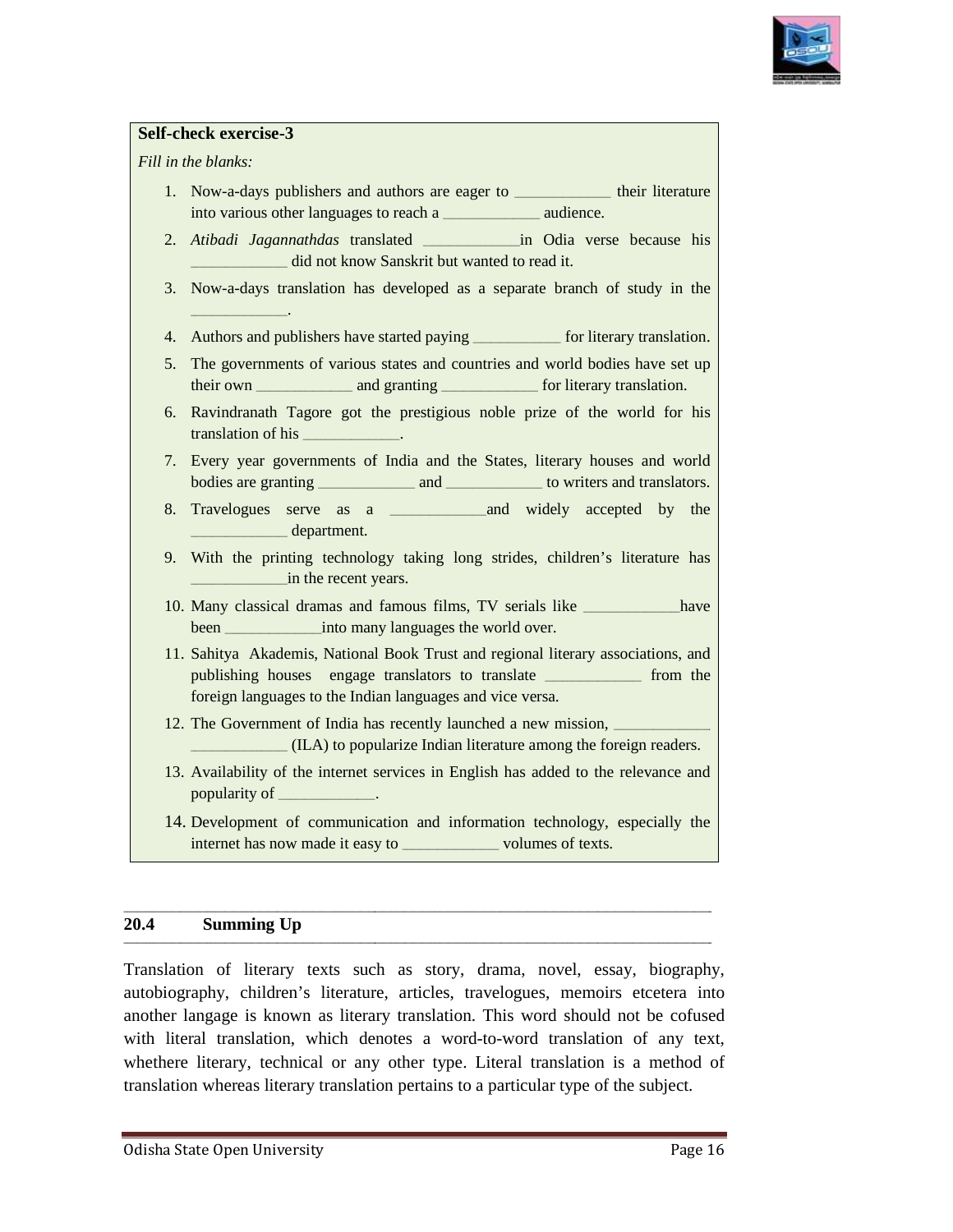

Nature of literary translation depends upon the nature of the text. The translator has to take care of the type of terminology and register in which the original text has to take care of the type of terminology and register in which the original text has<br>been created, and has to search for such equivalents in the target language and undertake adequate modulation of the terms to fit the syntax of the target language. The syntax too undergoes modulation according to the need of the target audience. Nature of literary translation depends upon the nature of the text. The translator has<br>to take care of the type of terminology and register in which the original text has<br>been created, and has to search for such equivalent

Literary translation has unlimited scope in the present times. Many a government and non-government organizations are set up to boost translation of classic works of various languages. Even fabulous awards are also being given to noted translators. Authors and publishers are getting their publications translated into various languages. The google and internet services have opened wide scope for publifcation of such translation works with an ever widening network of world. Translation has been accepted in academics to create translation professionals. non-government organizations are set up to boost translation of classic works of various languages. Even fabulous awards are also being given to noted translators. Authors and publishers are getting their publications tran

**\_\_\_\_\_\_\_\_\_\_\_\_\_\_\_\_\_\_\_\_\_\_\_\_\_\_\_\_\_\_\_\_\_\_\_\_\_\_\_\_\_\_\_\_\_\_\_\_\_\_\_\_\_\_\_\_\_\_\_\_\_\_\_\_\_\_\_\_\_\_\_\_\_\_\_\_\_\_\_\_\_\_\_\_\_\_\_\_\_\_\_\_\_\_\_\_\_\_\_\_\_\_\_\_\_\_\_\_\_\_\_\_\_\_\_\_\_\_\_\_\_\_\_\_\_**

**\_\_\_\_\_\_\_\_\_\_\_\_\_\_\_\_\_\_\_\_\_\_\_\_\_\_\_\_\_\_\_\_\_\_\_\_\_\_\_\_\_\_\_\_\_\_\_\_\_\_\_\_\_\_\_\_\_\_\_\_\_\_\_\_\_\_\_\_\_\_\_\_\_\_\_\_\_\_\_\_\_\_\_\_\_\_\_\_\_\_\_\_\_\_\_\_\_\_\_\_\_\_\_\_\_\_\_\_\_\_\_\_\_\_\_\_\_\_\_\_\_\_\_\_\_\_\_\_\_\_\_\_\_\_**

**\_\_\_\_\_\_\_\_\_\_\_\_\_\_\_\_\_\_\_\_\_\_\_\_\_\_\_\_\_\_\_\_\_\_\_\_\_\_\_\_\_\_\_\_\_\_\_\_\_\_\_\_\_\_\_\_\_\_\_\_\_\_\_\_\_\_\_\_\_\_\_\_\_\_\_\_\_\_\_\_\_\_\_\_\_\_\_\_\_\_\_\_\_\_\_\_\_\_\_\_\_\_\_\_\_\_\_\_\_\_\_\_\_\_\_\_\_\_\_\_\_\_\_\_\_\_\_\_\_\_\_\_\_\_**

**\_\_\_\_\_\_\_\_\_\_\_\_\_\_\_\_\_\_\_\_\_\_\_\_\_\_\_\_\_\_\_\_\_\_\_\_\_\_\_\_\_\_\_\_\_\_\_\_\_\_\_\_\_\_\_\_\_\_\_\_\_\_\_\_\_\_\_\_\_\_\_\_\_\_\_\_\_\_\_\_\_\_\_\_\_\_\_\_\_\_\_\_\_\_\_\_\_\_\_\_\_\_\_\_\_\_\_\_\_\_\_\_\_\_\_\_\_\_\_\_\_\_\_\_\_**

#### **20.5 Model Answers to Self- -Check Exercises**

#### **Self-check exercise-1**

#### *Fill in the blanks:*

- 1. Literary translation is quite an age old phenomenon.
- 2. Ancient Scholars of various parts of the world undertook translation with the sole Ancient Scholars of various parts of the world undertook translation with the sole intention to transform classic works into their **own language** so that the knowledge embedded within can be catered to the general masses. designals alars of various parts of the world undertook translation with the stansform classic works into their <u>own language</u> so that the knowled<br>thin can be catered to the general masses.<br>of translation was on even centu
- 3. The process of translation was on even centuries ago when there was no paper or printing press.
- 4. In olden days scholars used to use palm leaves and sharp cutting instruments to scribe the text.
- 5. Rabindranath Tagore was the first Indian to receive Nobel Prize in Literature in 1913.
- 6. Ravindranath Tagore got world recognition as a great poet through the translation of *Gitanjali,* originally written in Bengali.
- 7. *Gulliver's Travels* of Jonathan Swift has been translated into many languages and popular among readers of all age groups.

#### **Self-Check Exercise-2**

#### *A. Answer the following within 50-100 words: 100*

1. Define Literary Translaion.

Literary Translation is the communication of the meaning of the literature available in a source language (SL) into a comprehensive version of the target language (TL) without causing any loss to the original message.

**\_\_\_\_\_\_\_\_\_\_\_\_\_\_\_\_\_\_**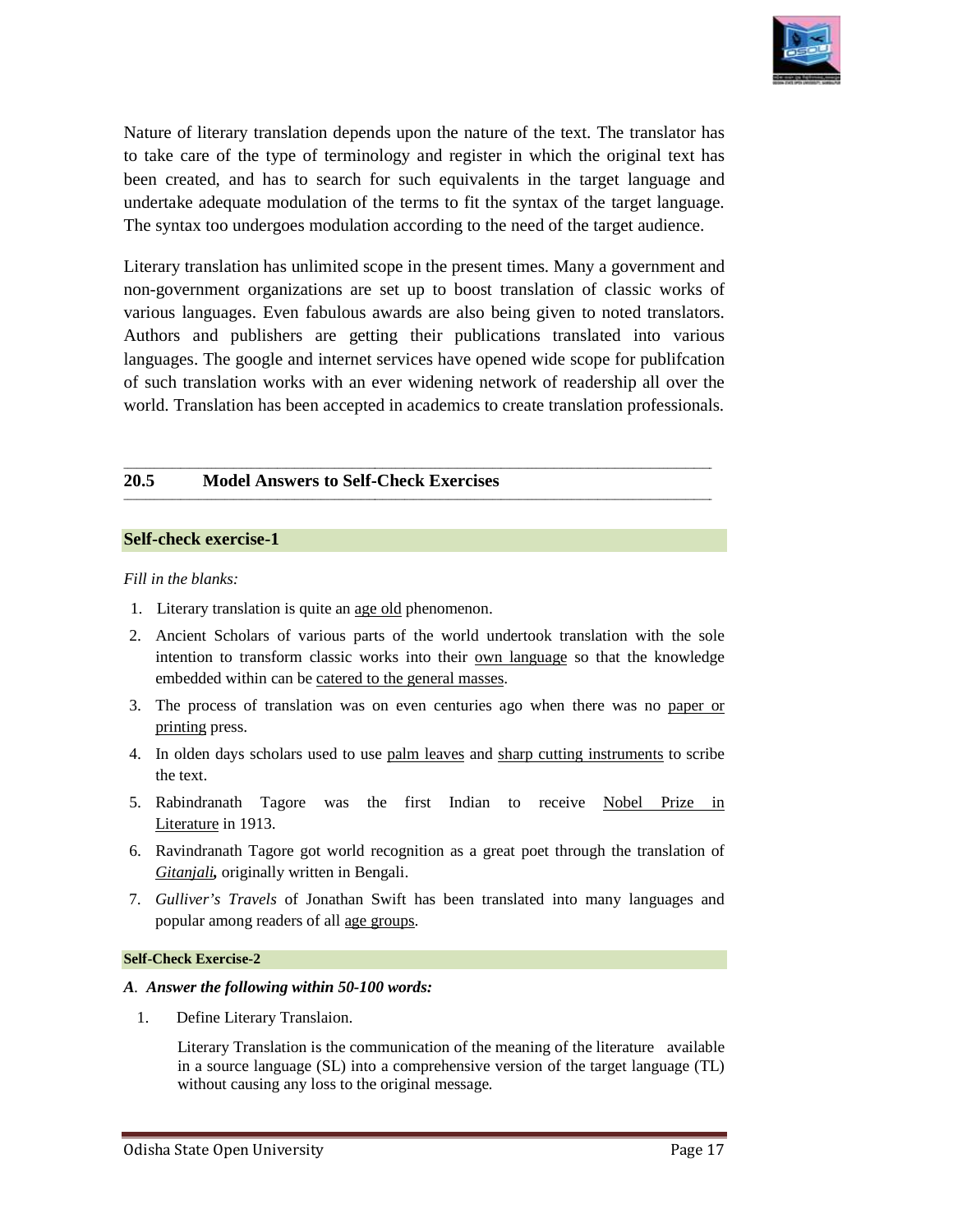

2. How should we translate long sentences given in the English text into Odia? Give reasons.

English has complex and compound sentence structures; an entire paragraph sometimes consists of a single sentence. This system is not used in Odia.

We have to divide the text contained therein into a number of small and well articulated sentences in our translated text that should carry forward the sense from one stage to the other flowing like a fountain. Long sentences create confusion and fail in adequate communication of the theme. How should we translate long sentences given in the English text into Odia? Give<br>reasons.<br>English has complex and compound sentence structures; an entire paragraph<br>sometimes consists of a single sentence. This system is no How should we translate long sentences given in the English text into Odia? Give<br>reasons.<br>English has complex and compound sentence structures; an entire paragraph<br>sometimes consists of a single sentence. This system is no

#### **B***. Fill in the blanks:*

- 1. Fill in adequate communication of the theme.<br>
Fill in the blanks:<br>
1. Literature always has an element of <u>'conscience'</u> embedded in it.
- 2. Translation of *literary texts* of one language into another is known as literary translation.
- 3. Word-to-word transaltion is known as *Literal* Translation or linguistically the technical name given to it is 'Metaphrase'.
- name given to it is <u>'Metaphrase'</u>.<br>4. The method of translation in which the sense is carried forward to the target language is called *'paraphrase.'*
- 5. It is necessary that we use both the methods of metaphrase and paraphrase in literary translation as and when necessary.
- 10. Literary translation deals with the subject matter of the text, whereas literal translation is an abstract thing and deals with the method of transaltion.
- 11. Literary translation is translation of literature.
- 12. Any translated literary text can be translated several ways producing more beautiful presentations without losing the original sense.
- presentations without losing the original sense.<br>13. English has complex and compound sentence structures and verb forms that Odia does not have. text, whereas literal translation<br>tion.<br>ys producing more beautiful<br>and verb forms that Odia <u>does</u><br> $\underline{e}$  their literature into various<br>dia verse because his <u>mother</u><br>nch of study in the <u>academics</u>.

#### **Self-Check Exercise-3**

#### *Fill in the blanks:*

- 1. Now-a-days publishers and authors are eager to translate their literature into various other languages to reach a bigger audience.
- 2. *Atibadi Jagannathdas* translated *Srimad Bhagawat* in Odia verse because his mother did not know Sanskrit but wanted to read it.
- 3. Now-a-days translation has developed as a separate branch of study in the academics
- 4. Authors and publishers have started paying incentives for literary translation.
- 5. The governments of various states and countries and world bodies have set up their The governments of various states and countries and wor<br>own agencies and granting funds for literary translation.
- 6. Ravindranath Tagore got the prestigious noble prize of the world for his translation of his Geetanjali.
- 7. Every year governments of India and the States, literary houses and world bodies are Every year governments of India and the States, literary ho<br>granting <u>awards</u> and recognition to writers and translators.
- 8. Travelogues serve as a guide and widely accepted by the tourism department.
- 9. With the printing technology taking long strides, children's literature has **touched new** heights in the recent years.